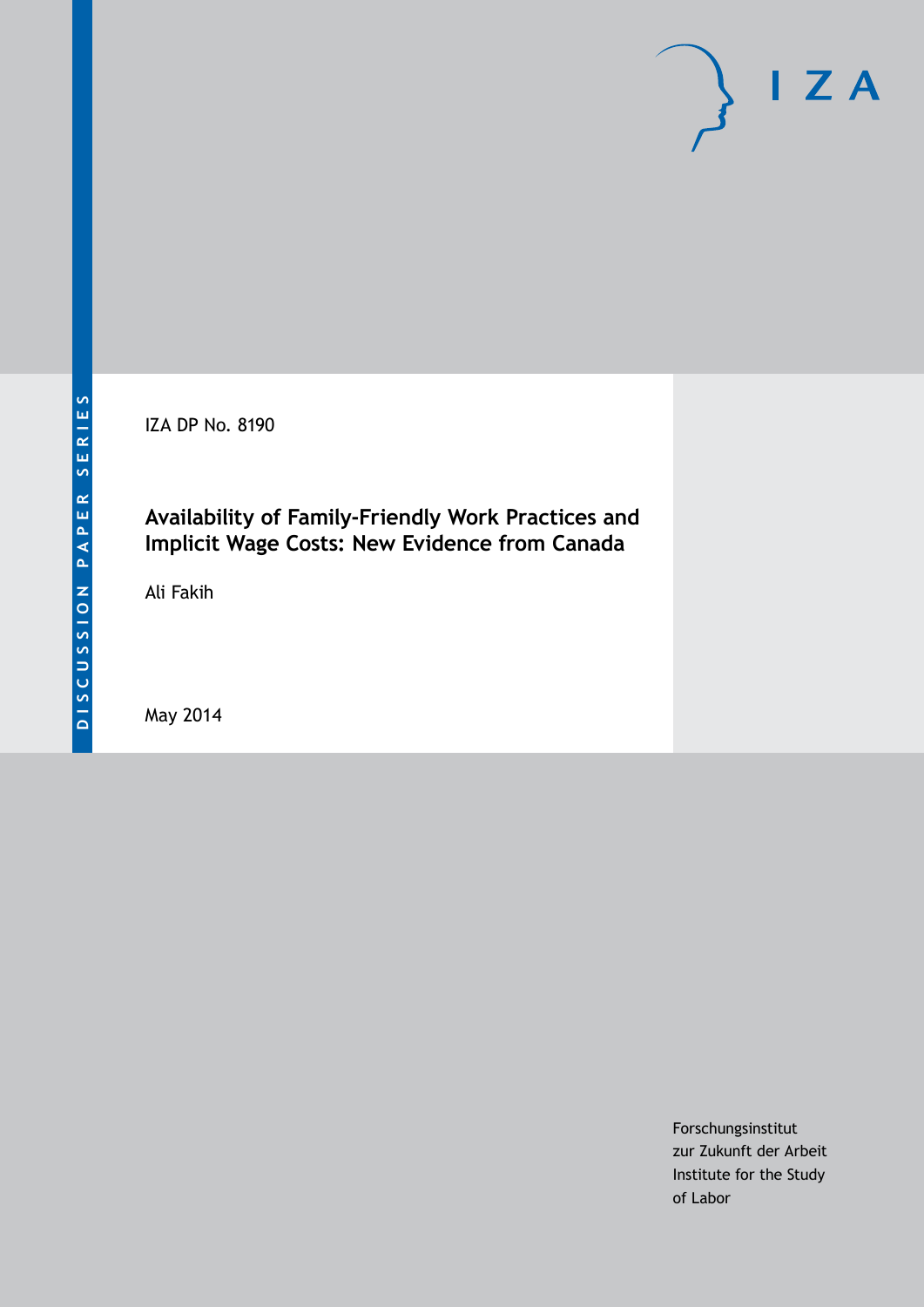# **Availability of Family-Friendly Work Practices and Implicit Wage Costs: New Evidence from Canada**

## **Ali Fakih**

*Lebanese American University, CIRANO and IZA*

## Discussion Paper No. 8190 May 2014

IZA

P.O. Box 7240 53072 Bonn Germany

Phone: +49-228-3894-0 Fax: +49-228-3894-180 E-mail: [iza@iza.org](mailto:iza@iza.org)

Any opinions expressed here are those of the author(s) and not those of IZA. Research published in this series may include views on policy, but the institute itself takes no institutional policy positions. The IZA research network is committed to the IZA Guiding Principles of Research Integrity.

The Institute for the Study of Labor (IZA) in Bonn is a local and virtual international research center and a place of communication between science, politics and business. IZA is an independent nonprofit organization supported by Deutsche Post Foundation. The center is associated with the University of Bonn and offers a stimulating research environment through its international network, workshops and conferences, data service, project support, research visits and doctoral program. IZA engages in (i) original and internationally competitive research in all fields of labor economics, (ii) development of policy concepts, and (iii) dissemination of research results and concepts to the interested public.

IZA Discussion Papers often represent preliminary work and are circulated to encourage discussion. Citation of such a paper should account for its provisional character. A revised version may be available directly from the author.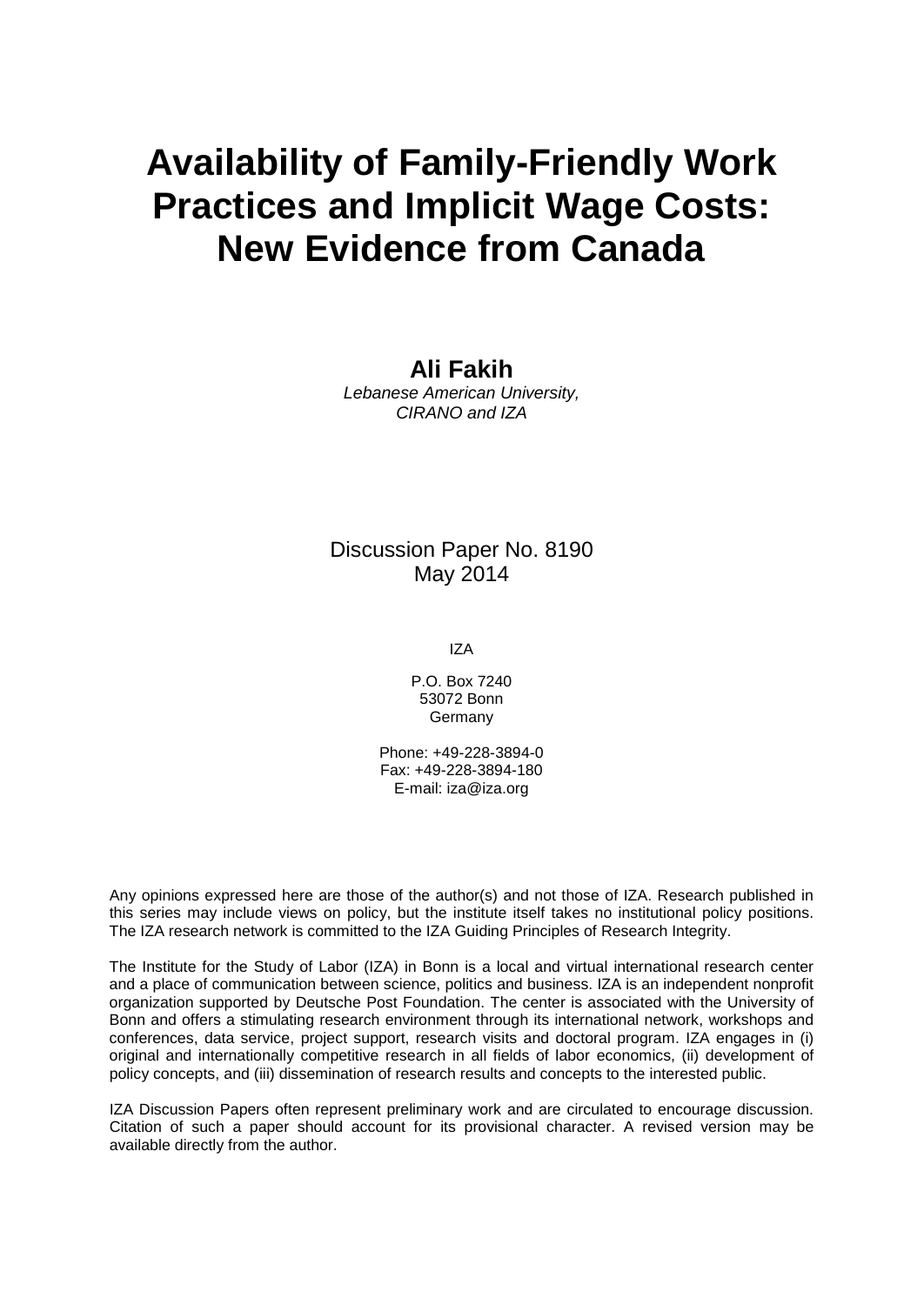IZA Discussion Paper No. 8190 May 2014

# **ABSTRACT**

# **Availability of Family-Friendly Work Practices and Implicit Wage Costs: New Evidence from Canada**

Using Canadian linked employer-employee data covering the period 1999-2005, I examine the determinants of the availability of family-friendly "care" practices and the impact of such practices on wages. The results show that the provision of family-friendly practices is not mainly derived from socio-demographic characteristics of workers but rather from job- and firm-related factors. The findings also reveal that there is a trade-off between the provision of family-friendly practices and earnings indicating the existence of an implicit market in which workers face reductions in their wages. This result supports the hypothesis that familyfriendly benefits are to some extent conceived as a gift or a signal that employers care about employees' family responsibilities and, in return, employees are willing to "buy" these practices and thus accept a wage offset.

JEL Classification: J13, J32, J70

Keywords: family-friendly "care" practices, linked employer-employee data, simultaneous probit model, wage equation

Corresponding author:

Ali Fakih Department of Economics Lebanese American University P.O. Box: 13-5053 Chouran Beirut 1102 2801 Lebanon E-mail: [afakih@lau.edu.lb](mailto:afakih@lau.edu.lb)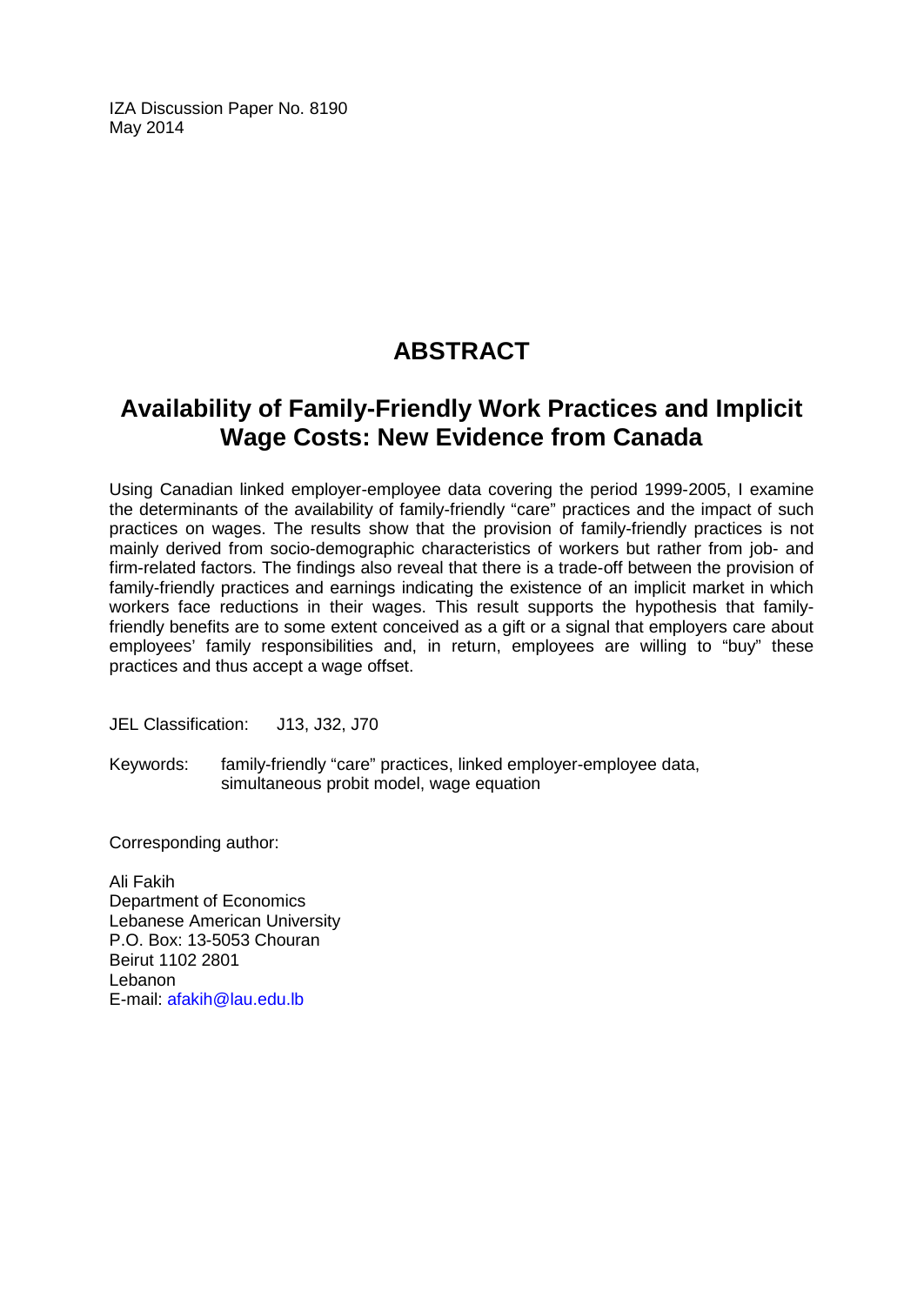#### **1. Introduction**

 $\overline{a}$ 

Firms as well as governments invest considerable resources in family-friendly work practices that attempt to reduce the negative consequences generated by the work-family conflict.<sup>1</sup> It is surprising, therefore, that the availability of such practices is quite modest in most firms (Bloom *et al.,* 2011; Evans, 2001). For example, childcare services are available in 5.3% of firms in Germany, 3.6% of firms in Great Britain and 7.6% of firms in the U.S. (see Bloom *et al.,* 2011: table 1b). Moreover, there is no agreement among scholars as to whether, and to what extent, the availability of family-friendly practices has a bearing on employees' wages. For instance, Heywood *et al.* (2007) find that some family-friendly practices are associated with an implicit reduction in wages. The objective of this paper is twofold. I first examine the determinants of the availability of three family-friendly "care" practices: assistance for childcare, assistance for elder care and extended health care. $2$  Second, I investigate the relationship between such practices and wages. These family-friendly care programs are a possible way to promote workers' health and provide practical assistance for these workers who have to care for elderly and dependent individuals (Osterman, 1995: 682).

Despite the importance of family-friendly practices in reducing the negative consequences generated by the work-family conflict, there is relatively little empirical evidence on the determinants of the availability of such practices. The common argument in the literature is that working for a firm providing such benefits does not guarantee that family-friendly practices will be available for all employees in that firm (e.g., Gray and Tudball, 2003: 270; Whitehouse and Zetlin, 1999: 230). Budd and Brey (2003: 87) argue that employees are not equally aware of the availability of family-friendly work practices. Gray and Tudball (2003) find that family-friendly practices are more available to managers, professionals and administrators.

<sup>&</sup>lt;sup>1</sup> Work-family conflict is an important issue for firms because of the cost related to the dissatisfaction at work (Duxbury and Higgins, 2003) and the increase in the absenteeism rate (Vistnes, 1997). Moreover, work-family conflict has negative consequences on the physical and mental health of employees, which may lead to an increase in health care spending (Duxbury *et al.*, 1999).

<sup>&</sup>lt;sup>2</sup> Extended health care is a part of fringe benefits and complements the coverage offered by provincial health insurance plans. Extended health care contributes to the objective of ensuring a better reconciliation of work and family life because it can affect all employee family members. It contributes to improving the physical and mental health of employees and their dependents (Human Resources and Skills Development Canada (HRSDC), 2000). O'Brien (2003: 14) argues that firms provide extended health care to improve workers' health, which may increase productivity and organizational performance and reduce absenteeism and turnover at work. Additionally, firms might benefit from providing such health insurance by recruiting and retaining high-quality workers. Empirical studies also show that the availability of health benefits reduces job mobility (Anderson, 1997).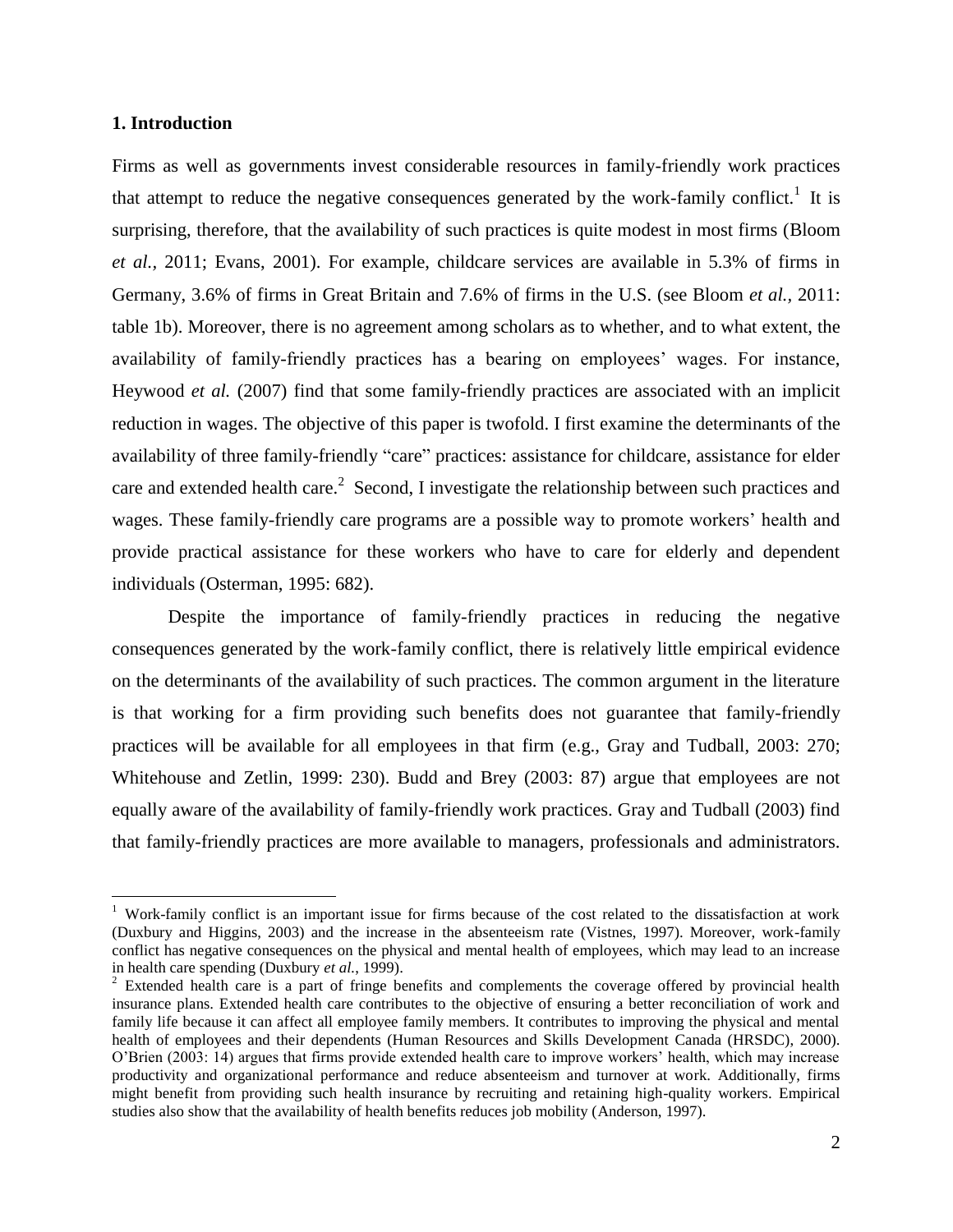They note that governments must consider policies that favor a better availability of family-friendly practices for all employees, regardless of their occupation, work status and level of education. Budd and Mumford (2006) conclude that the effect of the independent variables on the availability of family-friendly practices is not similar across all measures of these practices. They show, however, that variables with the greatest impact on the availability of family-friendly practices are average current job tenure of the workforce; proportion of the part-time workforce; proportion of the workforce educated past secondary school; proportion of the female workforce; proportion of the workforce with children; and workplaces with at least 500 employees. More recently, Bloom *et al.* (2011) show that firms with a higher proportion of qualified workers and women managers offer more family-friendly practices.

There are many reasons to doubt that workers provided with family-friendly practices face an implicit reduction in their wages. That is, there may exist a significant wage premium associated with the availability of such practices. According to the economic theory, in a competitive labour market, wages are usually higher in jobs with less desirable characteristics and more risks (Rosen, 1974). This author justifies such a phenomenon through the existence of an implicit market that allocates job attributes valued by workers but that are costly for firms. Equivalently, family-friendly practices could be considered benefits for workers and costs for firms. I postulate that wages are lower when firms provide such family-friendly practices. A number of empirical studies corroborate this hypothesis. Heywood *et al.* (2007: 296) argue that firms attract employees who implicitly accept a salary reduction to offset the cost of providing family-friendly practices. They note that the implicit costs in employee salaries induce the government to intervene in the market of family-friendly practices. By the same token, Baughman *et al.* (2003) find that flextime and assistance for childcare are associated with salary reduction. In contrast, Gariety and Shaffer (2001) find that the availability of family-friendly practices is positively correlated with earnings. They argue that firms reward their most productive employees with such practices. Johnson and Provan (1995) find a positive impact of employer-sponsored childcare on earnings. However, they find that flextime is not significantly associated with wages for men. Thus, the net influence of family-friendly practices on wages remains an empirical issue, and further investigation may be warranted.

In this paper, I provide additional evidence on the availability of family-friendly practices by tackling the case of Canada. Specifically, I examine two questions. First, what are the worker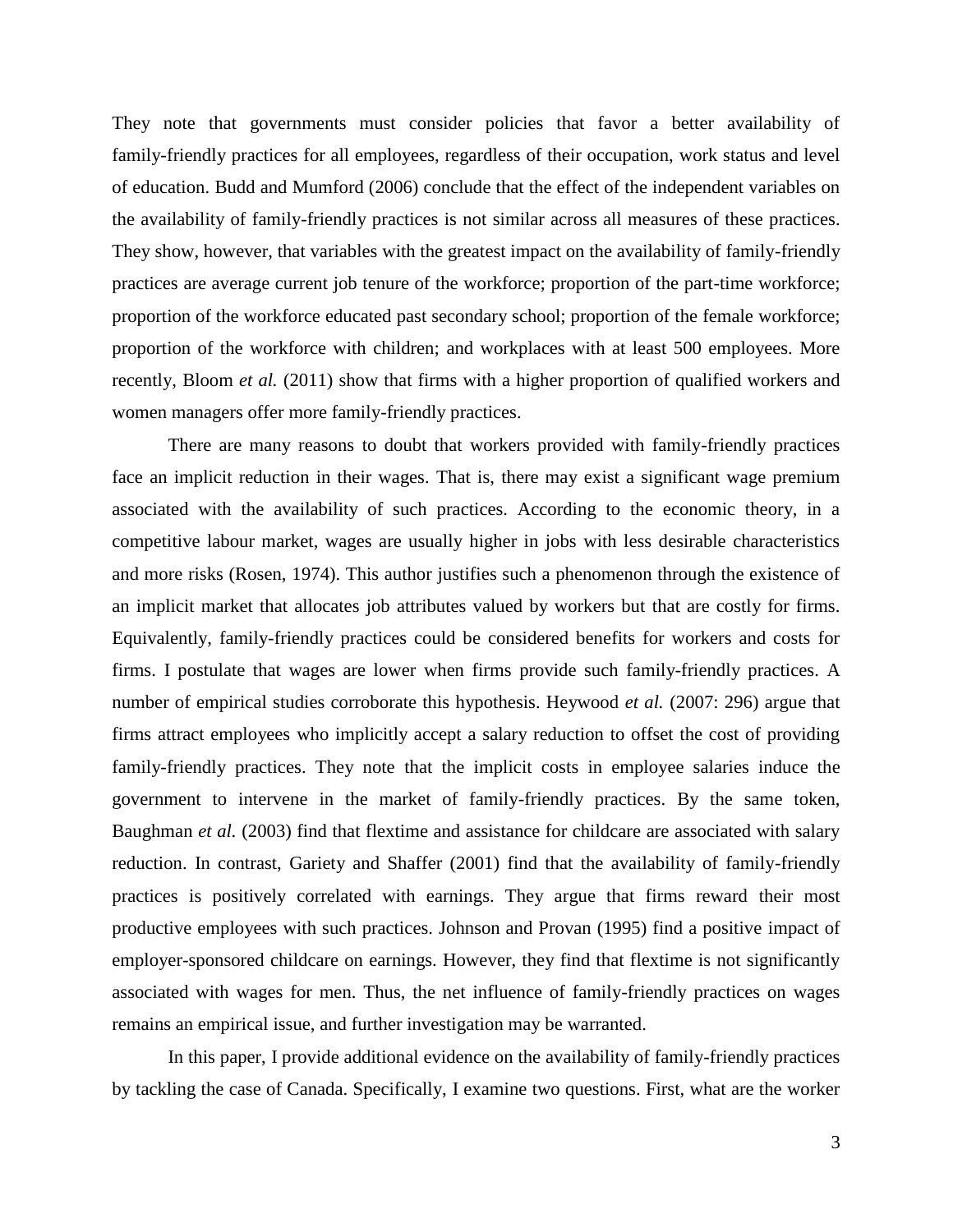and firm characteristics that affect the provision of family-friendly practices? Second, is there a trade-off between wages and the provision of family-friendly practices? My paper is conceptually similar to Budd and Mumford (2006) and Heywood *et al.* (2007), however, it improves on the previous works in two ways. I first estimate a simultaneous probit model while allowing unobserved worker and firm effects to be correlated across different models. This model allows us to determine whether family-friendly practices are available simultaneously in the same workplace. Second, I take into account unobserved effects in the wage equation. I resort to instrumental variables to control for the potential endogeneity of the firm's decision: it is plausible that firms with the most family-friendly practices are also those that may have considerable impact on wages. I use the Workplace and Employee Survey (WES) 1999-2005 dataset provided by Statistics Canada. The use of the Canadian WES data is relevant because (1) the survey provides information on a representative sample of Canadian establishments with information on their employees at different points in time; (2) the survey includes detailed demographic, job and firm characteristics; (3) the linked nature of the survey enables controlling for unobserved firm heterogeneity; and lastly, (4) the longitudinal character of the survey allows us to take into account unobserved worker heterogeneity. The paper first provides a brief summary of the conceptual framework, and then presents the data along with the descriptive statistics of variables used in the analysis. Next, the econometric specification is discussed followed by the empirical results. The final section provides concluding remarks.

#### **2. Conceptual framework**

#### **2.1 Availability of family-friendly practices**

Family-friendly practices can be represented on three levels (see Figure 1 below). First, a firm may or may not offer family-friendly practices. For example, firms may offer such practices as a means to attract certain types of employees, where family-friendly practices could be considered a component of fringe benefits packages and are normally specified in the employment contract. Firms may also offer family-friendly practices as a human resource practice geared towards performance improvement (Bloom *et al.,* 2011: 343). Second, if firms offer family-friendly practices, employees may or may not have access to these practices. Lastly, if employees have access to such practices, they may or may not decide to use them. In this paper, I focus on the first level.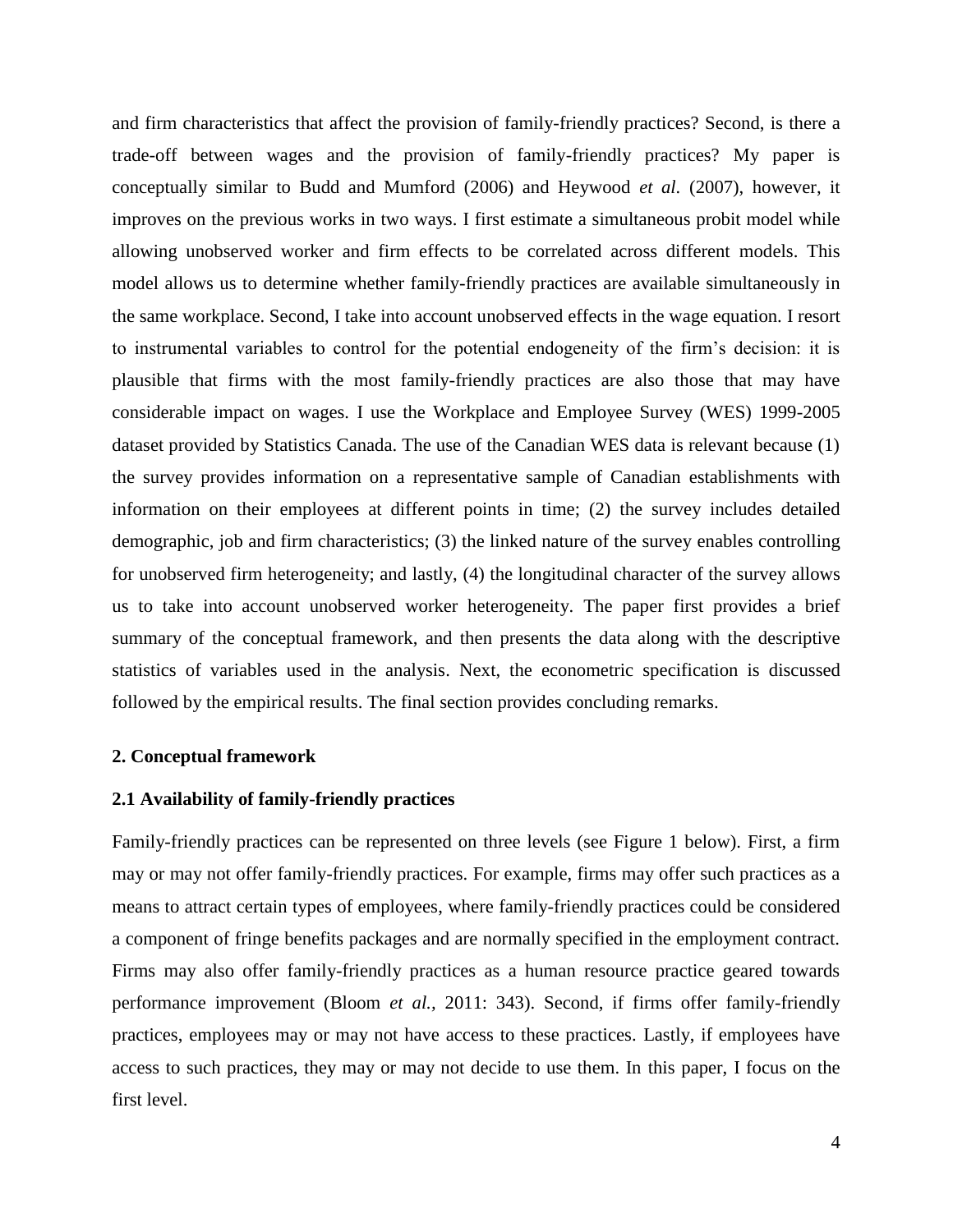

Figure 1: Relationship between availability, access and usage of family-friendly practices

Analyzing the determinants of the availability of family-friendly practices (i.e., fringe benefits) and their relation to wages involves a firm's decision regarding offering benefits and a worker's decision whether to choose a job with a particular combination of wage and fringe benefits, where workers have heterogeneous preferences for family-friendly practices (Senesky, 2005: 749; Rebitzer and Taylor, 1995). The determinants of such practices must therefore be addressed, taking into account both worker and firm characteristics. For example, demographic changes such as the higher participation rates of women in the labour market have increased the demand for family-friendly practices (Bardoel *et al.,* 1999; Budd and Mumford, 2006). Following Bardoel *et al.* (1999) and Budd and Mumford (2006), I include a set of demographic characteristics that are likely to increase the potential demand for family-friendly practices. Specifically, I include variables on gender, marital status, race, age, immigrants, number of children, single-parent families, income and a measure of health.

An important factor that may also influence the probability of providing family-friendly practices is the level of human capital accumulation, which is measured by seniority, labour market experience and education. Seniority represents an employee's level of stability under his or her employer, and family-friendly practices, which are considered non-pecuniary benefits, are expected to increase with seniority. Regarding labour market experience, one can assume that family-friendly work obtained with an employer is not lost when workers change employers. We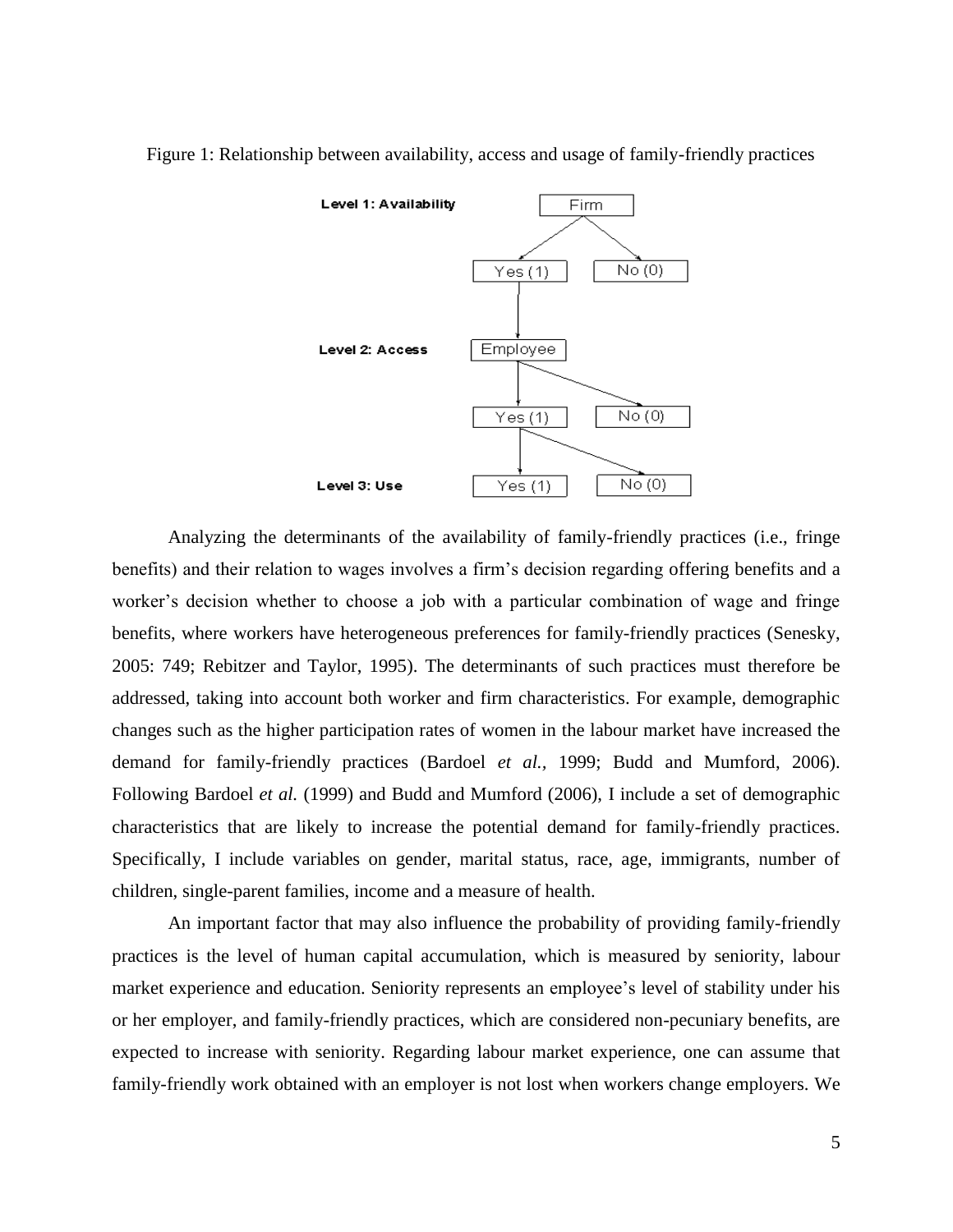would expect that workers who have accumulated more years of education enjoy more family-friendly practices. The theory of human capital predicts that level of education is inversely proportional to the time allotted to household tasks (Becker, 1985). The greater the education gap between employees is, the more employees with higher education are expected to demand family-friendly benefits.

The labour supply literature, which integrates job characteristics into the neoclassical labour supply model (e.g., Senesky, 2005), suggests that firms provide family-friendly practices if they contribute to increasing firm's profits. In a context in which individuals choose a particular combination of work hours, fringe benefits and wages based on their unobservable preferences, job and firm characteristics are likely to play a role in the provision of family-friendly practices. The rich structure of the dataset allows us to include a variety of joband firm-related characteristics. Following Budd and Mumford (2006), Evans (2002) and Gray and Tudball (2003), I include variables on work schedules, job promotion, supervisory positions, union status, workforce characteristics and firm size indicators. For example, some firms may offer family-friendly practices only to managers as additional benefits. In addition, large firms are likely to have more formal human resource management and policies than smaller ones. We therefore would expect that larger firms meet fringe benefits entitlement provisions more than smaller firms.

#### **2.2 Family-friendly practices and wages**

The literature on the link between family-friendly practices and wages is divided into two strands. According to the first strand, family-friendly practices are considered an important component of fringe benefits package and are normally specified in employment contracts. This state of affairs would lead to the presumption that obtaining more family-friendly practices is an indicator of a higher wage. The positive relationship between family-friendly practices (non-pecuniary job benefits) and wages is consistent with job search models (e.g., Hwang *et al.,* 1998; Lang and Majumdar, 2004). According to those models, firms' heterogeneity in matching values implies that some firms will propose a combination of high-wage and family-friendly practices that best balances the firms' and workers' preferences (e.g., to attract and retain high-quality workers or to reduce turnover rate). Arthur and Cook (2004) provide a different explanation of the positive relationship between family-friendly practices and wages. They find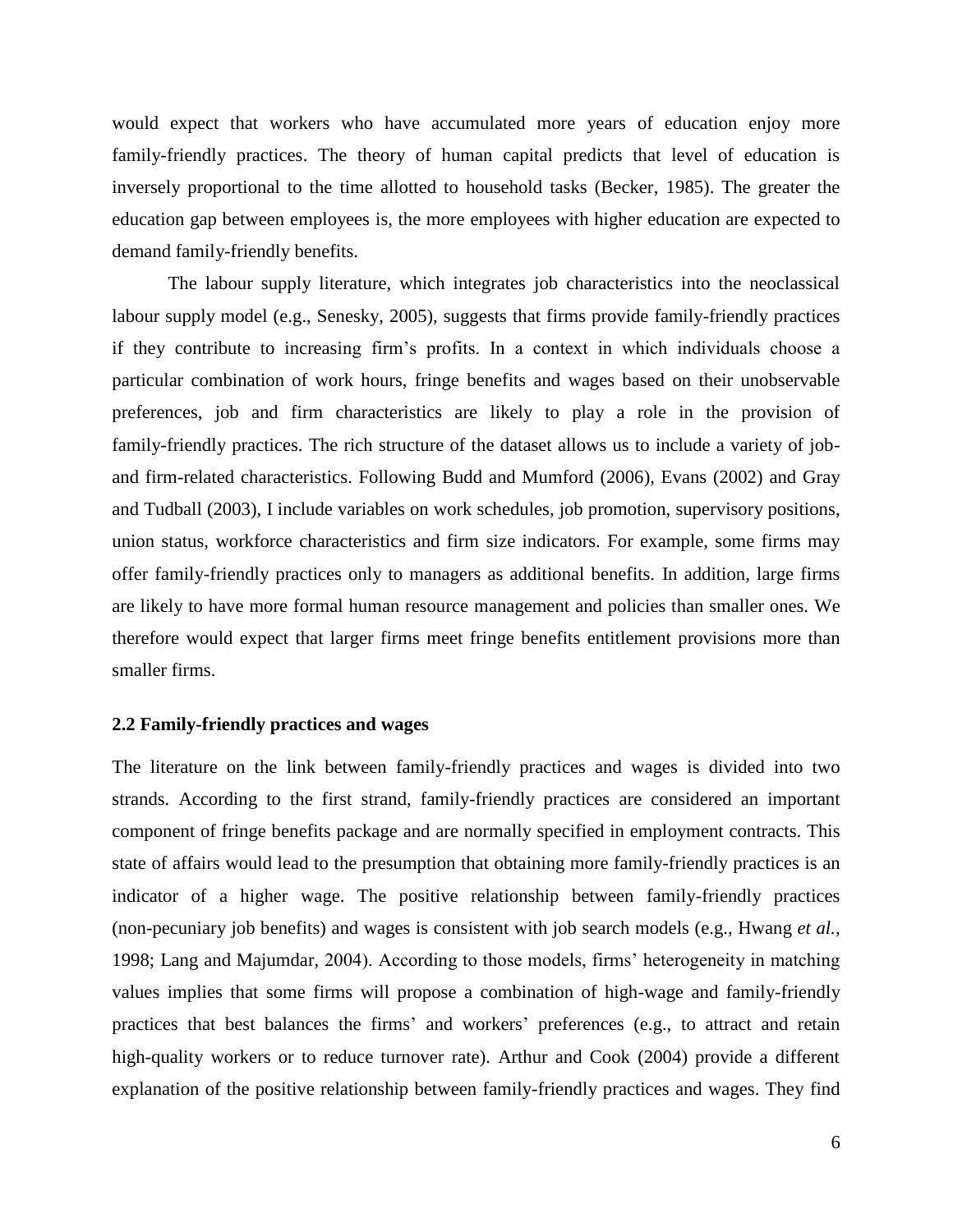that work-family human resource decisions are positively and significantly correlated with firm profits. By the same token, Perry-Smith and Blum (2001) find that offering family-friendly practices enhance the performance of a firm. Bloom *et al.* (2011) find a positive relationship between family-friendly practices and firm productivity. However, this relationship disappears after controlling for the quality of management practices.

The second strand of literature predicts that there is a trade-off between employer-provided family-friendly practices and wages. Therefore, there is a hedonic equilibrium in which jobs with more family-friendly practices might be associated with lower wages. Duncan and Stafford (1980: 355-356) argue that, because of the heterogeneity in a firm's ability to bear the costs associated with offering family-friendly practices, a hedonic equilibrium could occur in firms offering such practices. Gruber and Krueger (1991: 113) argue that an important portion of the cost of providing mandated fringe benefits is shifted to employees through lower wages. Heywood *et al.* (2007: 278) note that firms try to offset these costs by reducing employees' wages. This result is in line with hedonic compensation theory (Rosen, 1974). This theory implies that two jobs that differ in terms of their non-pecuniary benefits (e.g., family-friendly practices) will offer different wages. For example, if two employers offer the same salary but the first employer offers more family-friendly practices than the second, in this case the first employer is more beneficial to the employee. Rebitzer and Taylor (1995) show that labour market equilibrium may be characterized by less than the optimal combination of working hours and fringe benefits because work preferences are heterogeneous and unobserved by firms.

#### **3. Data**

I use data from the Workplace and Employee Survey (WES) conducted by Statistics Canada. The WES has been conducted annually since 1999 and came to an end in 2005. I use all 7 years of available data (1999-2005). The WES is both longitudinal and linked in that it documents the characteristics of workers and workplaces over time. The target population for the workplace component of the survey is defined as the collection of all Canadian establishments that paid employees in March of the year of the survey. Those establishments are followed over time with the periodic addition of samples of new locations to maintain a representative sample. The WES does not cover firms located in the Yukon, the Northwest Territories or Nunavut or the public administration, the livestock production industry, fisheries or hunting or trapping operations. For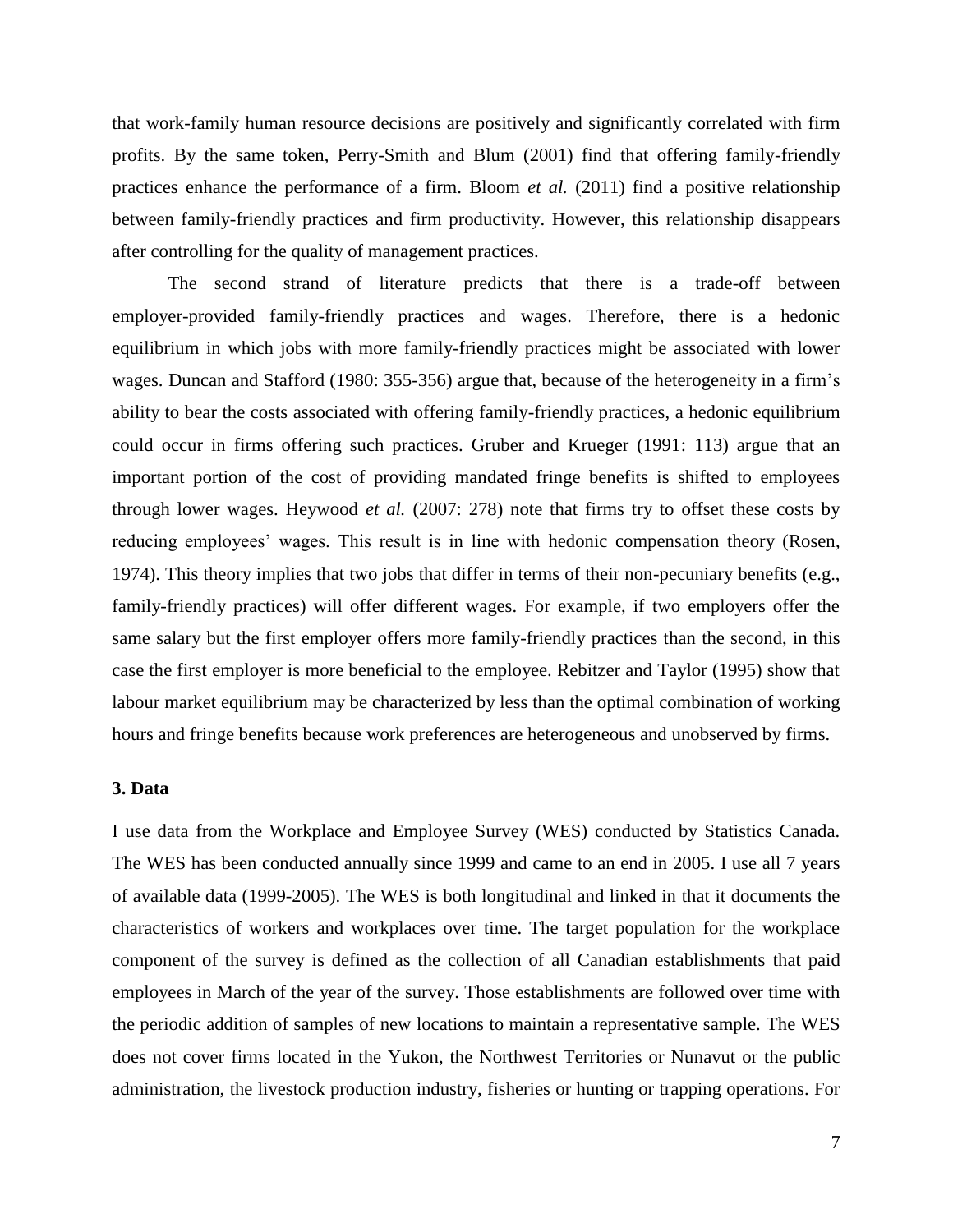the employee component, the target population is the collection of employees working or on paid leave in the workplace target population. Employees are sampled from lists provided by the selected workplaces. For every workplace, a maximum of 24 employees are selected, and for establishments with less than 4 employees, all employees are sampled.

The WES selects new employees and workplaces in odd years. The WES is therefore representative of employees only for the resampling years (1999, 2001, 2003 and 2005). The survey consists of a follow-up of the initial sample chosen in 1999, to which Statistics Canada adds a sample of new firms every two years. The initial sample comprises 23,540 employees in 1999, 20,167 (85.6%) of whom were also present in 2000. In 2001, 20,352 employees were resampled, and 16,813 (82.6%) of them were contacted again in 2002. In 2003, 20,834 employees were resampled, and 16,804 (80.6%) of them were contacted again in 2004. Lastly, 24,197 employees were resampled in the last year of the survey. The final sample comprises 81,054 observations after eliminating observations with missing values for some covariates.

The rich structure of this survey allows us to control for a variety of factors affecting the availability of family-friendly practices. I construct three dummy variables that define the availability of family-friendly practices in the workplace. These variables take the value one if the employee answers "yes" to the question regarding whether a family-friendly practice is available to an employee in the workplace and zero otherwise. The dummies of family-friendly practices used in this paper are 1) assistance for childcare, 2) assistance for elder care and 3) extended health care. Wage variable used in this paper is the hourly wage.

The WES dataset contains a rich set of variables describing both worker and firm characteristics. From the worker questionnaire, I use detailed explanatory variables on demographic characteristics, human capital, and on job-related characteristics. From the workplace questionnaire, I use variables on workforce characteristics and firm size indicators. Regarding worker characteristics, the following variables are constructed as dummies: gender (female  $= 1$ ), marital status (married  $= 1$ ), if the worker is from the Black minority group with "White" as the reference group, age is defined in years, if the worker is immigrant (immigrant  $=$ 1), presence of children aged 0 to 18 (yes  $= 1$ ), if the family is a one-parent family (single-parent =1), total family income from different sources, a dummy variable if the employee does not have any limitation in work due to health issue. Seniority (length of a worker's employment within a firm) is measured in years. Experience (number of years of full time work) is also measured in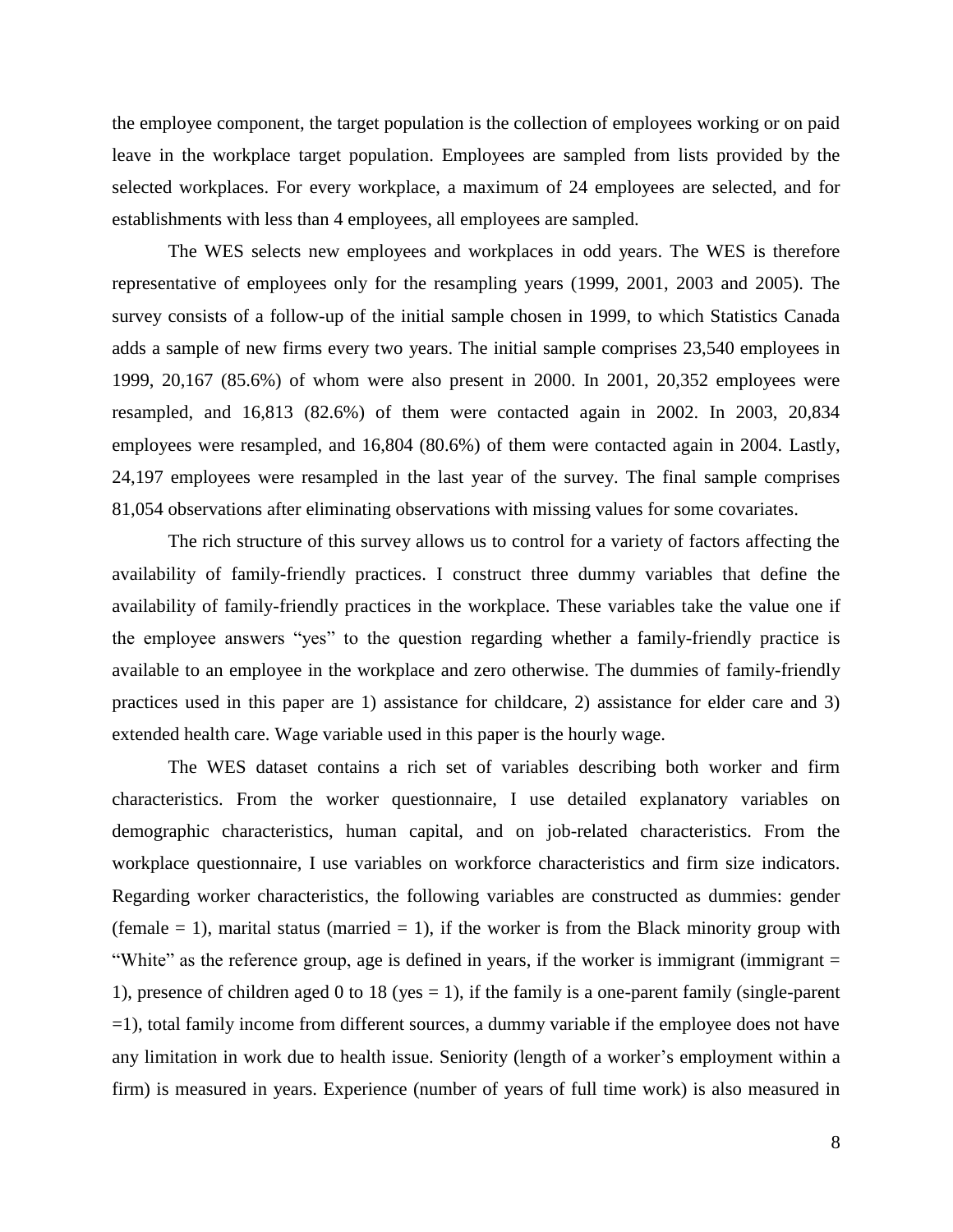years. The WES only lists degrees held by each worker. Accordingly, we use this information to assess the role of education. We construct four dummies for education each coded as  $yes = 1$ . We include the following dummies: vocational diploma or some college, completed college or some university, bachelor or higher education completed, and industrial training or other. Working less than 30 hours per week is considered part-time work. Work arrangements dummies are defined as follows: reduced work week (following a special agreement with the employer) and compressed week (working more hours in a day to reduce the number of working days per week). Job promotion is a dummy variable equal to one if the worker obtained a promotion since he/she started working for this employer. Supervisor is also a dummy variable equal to one if the worker supervises the work of other workers. Unionization is equal to one if the worker is a member of a union or covered by a collective bargaining agreement. A dummy variable equals to one if the employer offers job training. Facing problems in filling vacant positions (dummy  $= 1$ ). Firm size is constructed from four dummies: small (less than 20 employees); medium (20 to 99); large (100 to 499); and very large (500 employees or more).

#### **3.1 Descriptive statistics**

Table 1 presents an analysis of the variances of the availability to each of the family-friendly practices broken down into the *overall*, *between-firm* and *within-firm* components for the whole sample, i.e., 1999-2005. Differences in the availability of family-friendly practices between employees can be separated into a component due to the variation between firms (*between-firm* variation) and into a component due to differences between employees who work in the same firm (*within-firm* variation). If all of the employees in the same firms have the same availability of family-friendly practices, the *within-firm* variation will be zero and all differences between employees will be due to differences between firms. In contrast, if there is no correlation between employees working in the same firm, the level of variation in the *within-firm* and *between-firm* components will be the same (Gray and Tudball 2003). I find that the proportion of employees who report having assistance for childcare is 4.4%. I also find that the overall standard deviation is 0.205 for assistance for childcare. The *between-* and *within*-*firm* components indicate that the standard deviation of the variation *between-firms* is 0.058, compared to 0.204 for that of the variation *within-firms*. This discrepancy indicates that the variation between workers granted childcare is greater within firms than between firms. That is,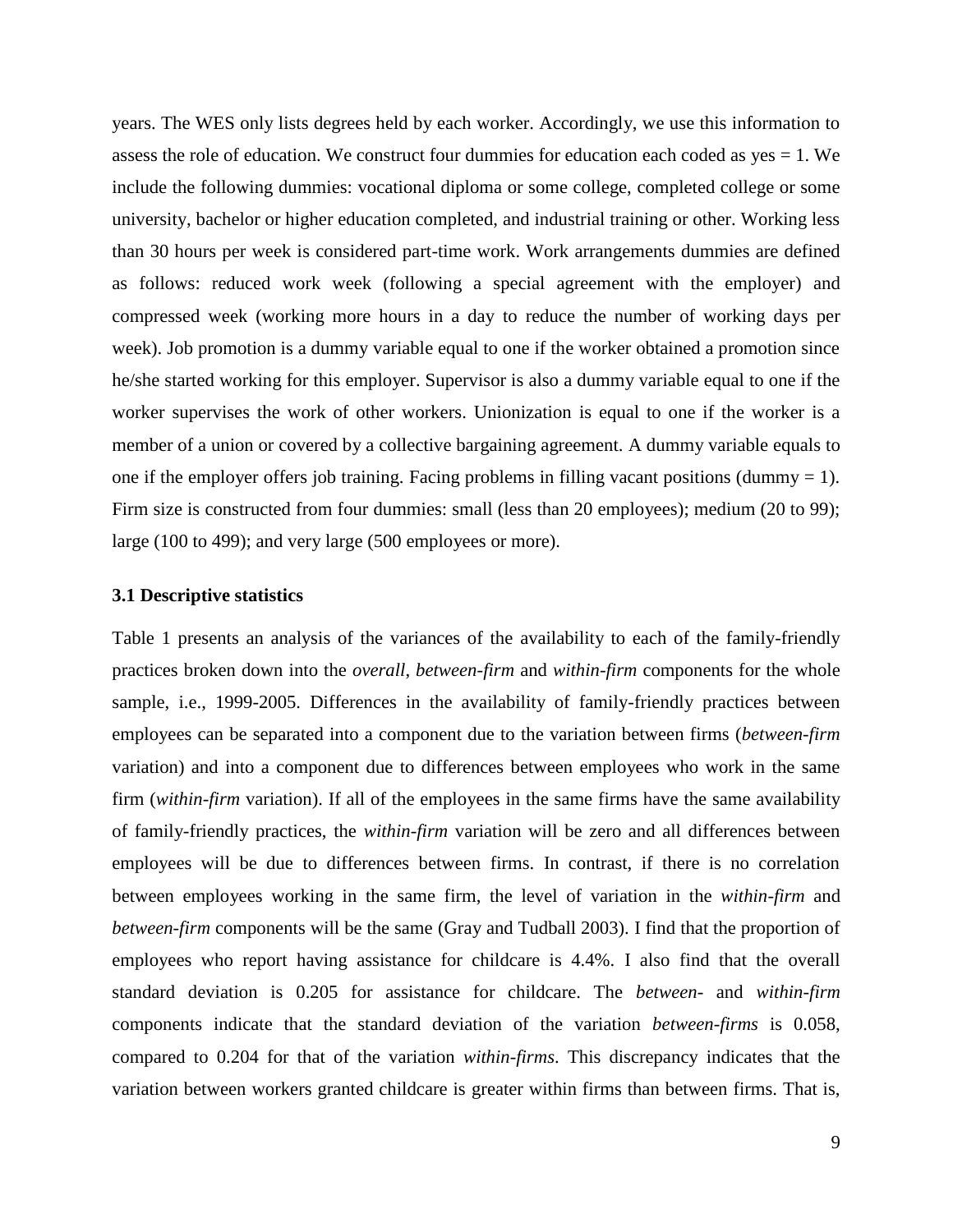two employees from different firms are more likely to report having assistance for childcare than two other employees working in the same firm. As in the case of assistance for childcare, I find that the *between-firm* variation is less than the *within-firm* variation for assistance for elder care and extended health care.

Tables 2 and 3 present the summary statistics of the variables used in the empirical analysis for employees and employers, respectively. In Table 2, the sample shows that 52.1% of employees are females and that 56.6% are married. I control for employee race with the variable black, who represent 1.1% of the sample. The average seniority is approximately 8 years, and the average work experience is close to 16 years. The average age of employees in the sample is 40 years. Immigrants represent 17.5% of the sample. Regarding education, I find that approximately 33% of the employees have a vocational diploma or some college education, 43.3% have completed college or have some university education, 27% have a bachelor's degree or higher and approximately 12.7% have industrial training or other education. In Table 3, I find that most of the workplaces operate in the retail sector (31.7%), followed by education and health services and transport (12.1%). Small firms (less than 20 employees) represent 87.4% of the sample, whereas the percentage of medium firms (20 to 99) is approximately 10.8%; the categories large firms (100 to 499) and very large firms (500 employees or more) represent 1.5% and 0.2% of the sample, respectively. It should be noted that I use the sample weight to account for the complex survey design in all of the descriptive statistics. Lastly, it is impossible to disclose the minimum and the maximum values because of Statistics Canada's confidentiality policy.

#### **4. Empirical strategy**

I first use a simultaneous probit model to examine the determinants of the availability of family-friendly practices while allowing worker and firm unobserved effects to be correlated across different models. Second, I estimate the trade-off between the availability of such practices and wages while taking unobserved effects into account.

#### **4.1 Correlated probit model**

Let  $P_{ij}^*$  denote the net benefits accrued to an employee  $i \in (1,...,I)$  in firm  $j \in (1,...,J)$  at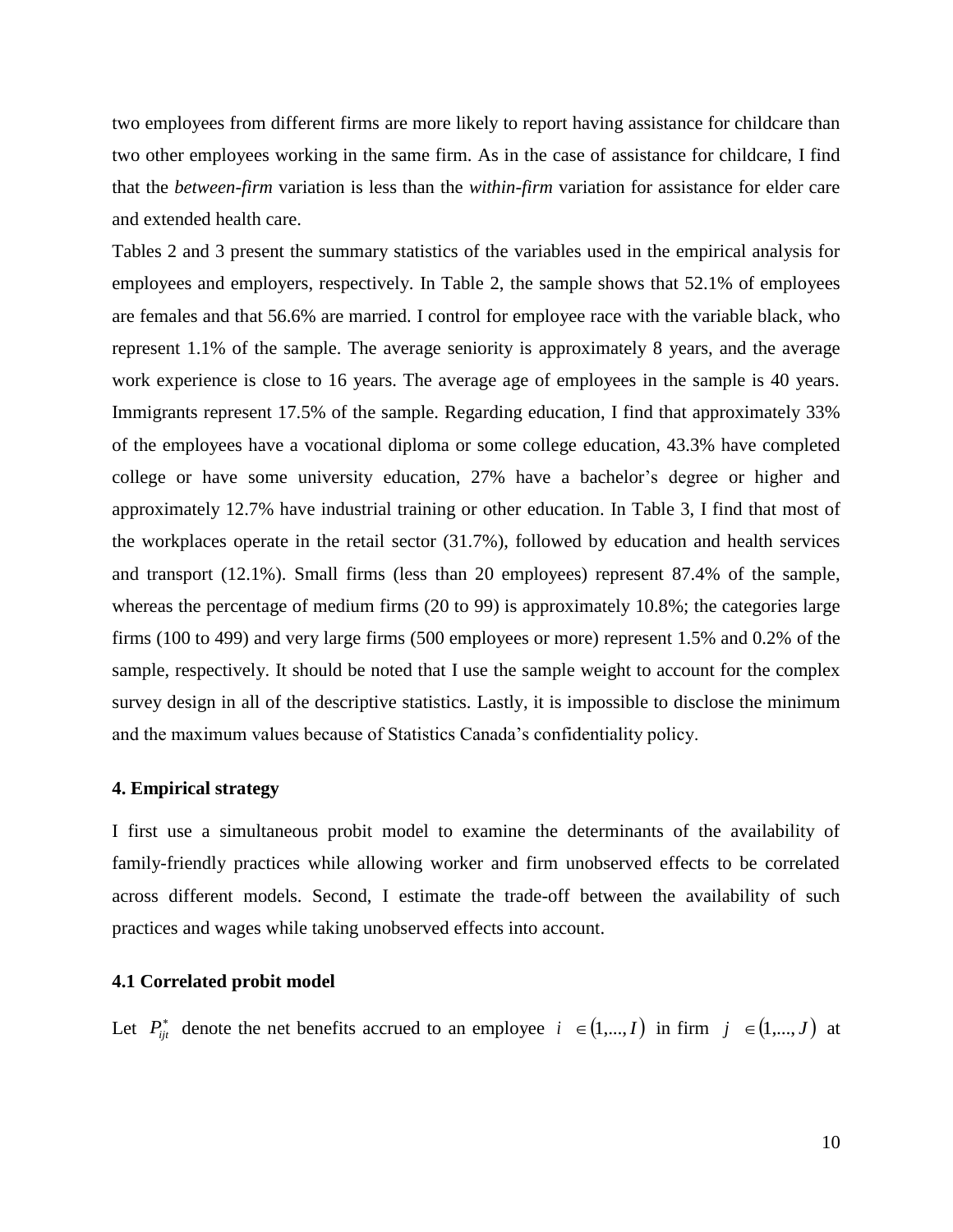time  $t \in (1,...,T)$  from having family-friendly practices.<sup>3</sup> The probit model can be expressed as follows:

$$
P_{ijt}^* = \beta X_{ijt} + \gamma Z_{jt} + \theta_{ij} + \psi_j + \varepsilon_{ijt}
$$
 (1)

where  $X_{ijt}$  represents a vector of variables describing worker characteristics;  $Z_{jt}$  represents a vector of variables describing firm characteristics to which the worker is linked. The additional parameters  $\theta_{ij}$  and  $\psi_j$  capture the impact of unobserved worker and firm characteristics, respectively.  $\varepsilon_{ijt}$  is the error term.

Worker effect can be interpreted as a measure of unobserved characteristics (e.g., different preferences, ability, motivation, ambition) that vary between employees and may affect the probability of having family-friendly work practices. Workplace effect is a measure of firm-specific unobserved characteristics common to all workers of the same workplace. For example, it can be interpreted as a measure of family-friendly practices offered to employees of the same firm.

The identification of the worker and firm effects is made possible through the longitudinal and linked nature of the data. Identification of the firm effect is based on repeated observations of workers from the same firm. However, including unobserved pure worker heterogeneity is not possible because we do not observe worker mobility between firms in our data. Therefore, the identification of the worker effect is possible through the employeremployee relationship  $(\theta_{ij})$  because we have repeated observations on the same worker over time. I assume that unobserved characteristics are independent of observable characteristics.

The variable  $P_{ijt}^*$  is not observed because it is a latent variable. Instead, we observe whether or not family-friendly practices are available. Hence, I define the following probit rule:

$$
P_{ijt} = \begin{cases} 1 & \text{if } P_{ijt}^* \ge 0 \\ 0 & \text{if } P_{ijt}^* < 0 \end{cases}
$$
 (2)

where  $P_{ij}$  is a binary variable that equals one when the employee states that the firm provides family-friendly practices throughout the year and zero otherwise. I assume that both worker and

 $\overline{a}$ 

 $3\,$  In the WES questionnaire, the information regarding the availability of family-friendly work practices is given in the "employee" component. In other words, employees answer the question whether or not the firm provides such practices.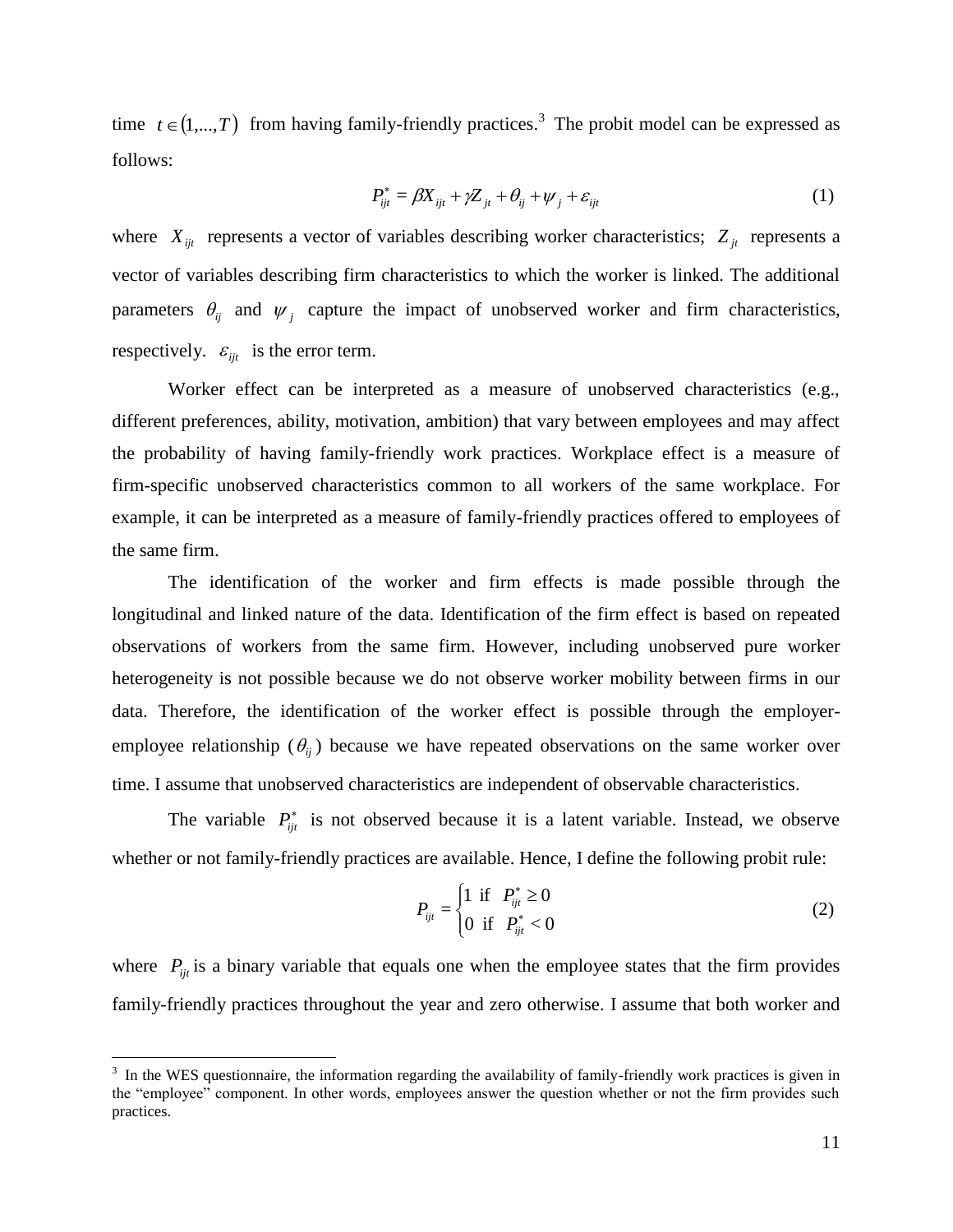workplace heterogeneity are normally distributed with zero mean.

I estimate equation (1) simultaneously for each type of family-friendly work practice while allowing the unobserved workplace and worker heterogeneity components to be correlated across models. Estimating the correlation between each type of family-friendly practice will be informative in determining whether these practices are substitutes or complements. Thus, I add the superscript d to the latent model (1), where  $d=1$  (assistance for childcare),  $=2$ (assistance for elder care) or  $= 3$  (extended health care). Unobserved heterogeneity components  $\theta_{ij}^d$  and  $\psi_j^d$  follow a trivariate normal distribution<sup>4</sup>:

$$
\begin{pmatrix} \theta_{ij}^1 \\ \theta_{ij}^2 \\ \theta_{ij}^3 \end{pmatrix} \sim N \begin{pmatrix} 0 \\ 0 \\ 0 \end{pmatrix} \begin{bmatrix} \sigma_{\theta}^{11} & \sigma_{\theta}^{12} & \sigma_{\theta}^{13} \\ . & \sigma_{\theta}^{22} & \sigma_{\theta}^{23} \\ . & . & \sigma_{\theta}^{33} \end{bmatrix}
$$
 (3)

and

$$
\begin{pmatrix} \psi_j^1 \\ \psi_j^2 \\ \psi_j^3 \end{pmatrix} \sim N \begin{pmatrix} 0 \\ 0 \\ 0 \\ 0 \end{pmatrix} \begin{bmatrix} \sigma_{\psi}^{11} & \sigma_{\psi}^{12} & \sigma_{\psi}^{13} \\ . & \sigma_{\psi}^{22} & \sigma_{\psi}^{23} \\ . & . & \sigma_{\psi}^{33} \end{bmatrix}
$$
 (4)

where the diagonal of the covariance matrices (3) and (4) are the variances of  $(\theta_{ij}^1, \theta_{ij}^2, \theta_{ij}^3)$  and  $(\psi_j^1, \psi_j^2, \psi_j^3)$ , respectively. This specification entails the estimation of 12 parameters for the distribution of unobserved heterogeneity components. However, I settle on a slightly less involved specification to facilitate the likelihood calculation, where I assume that

$$
\theta_{ij}^d = \gamma^d \theta_{ij}, \text{with } \theta_{ij} \sim N(0,1)
$$
\n(5)

and

$$
\psi_j^d = \mathcal{G}^d \psi_j, \text{with } \psi_j \sim N(0,1) \tag{6}
$$

This last specification requires the estimation of only 6 parameters  $(\gamma^d, \theta^d)$ ; where  $d = 1,2,3$ ). The parameters of the distribution have interesting interpretations. For example, if  $\sigma_{\theta}^{12}$  is positive, unobserved worker characteristics that are associated with more assistance for childcare are also associated with more assistance for elder care. I use maximum likelihood methods to obtain estimates for the parameters and their standard errors. Given that there is no closed-form

 4 Simultaneity is derived from worker and firm effects. Indeed, I are interested in the information given by the covariance matrix of the effect  $\theta_{ij}^d$  and that of the effect  $\psi_j^d$ .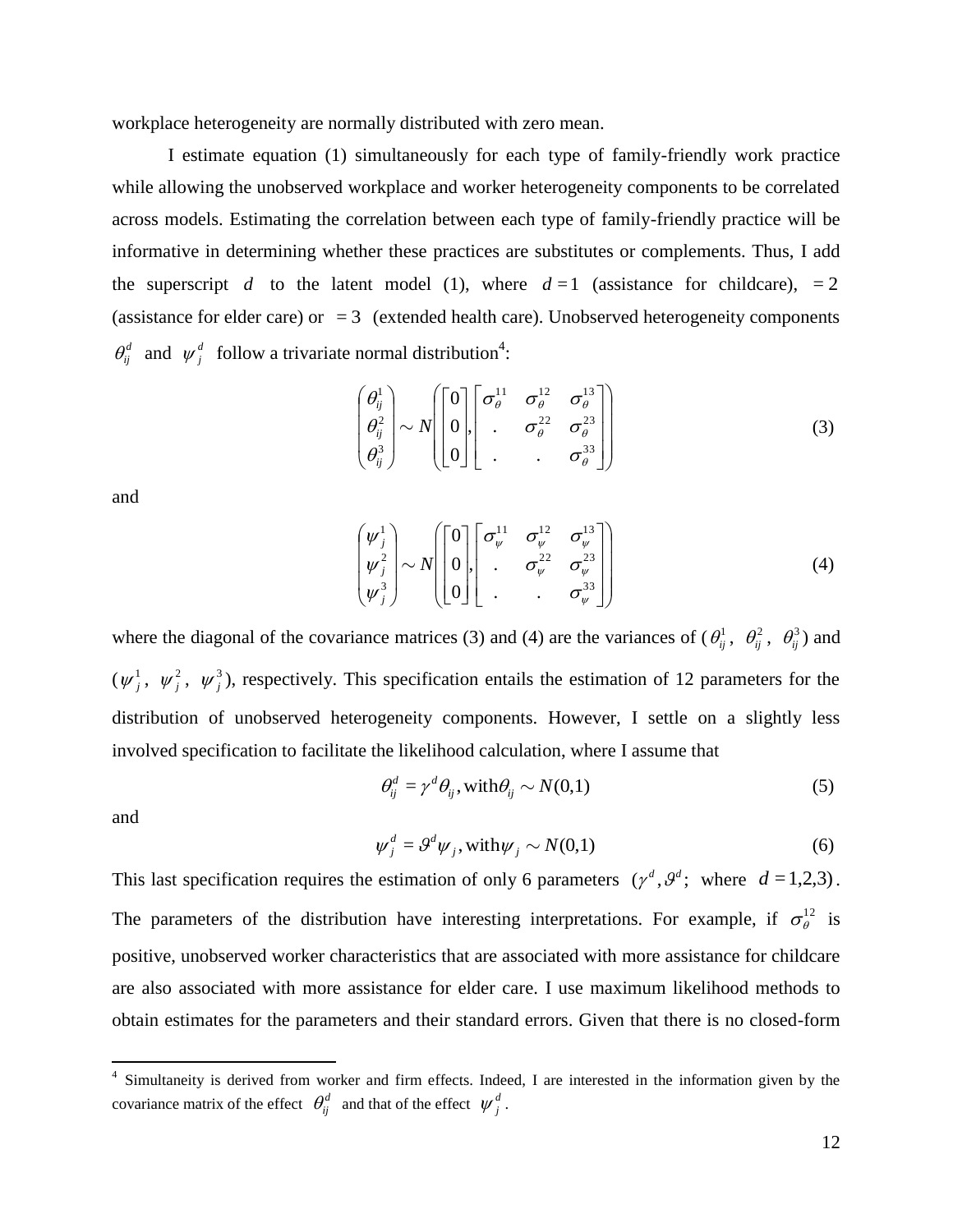solution to the integral, the maximum likelihood estimates are computed by approximating the normal integral using a numerical integration algorithm based on adaptive Gauss-Hermite Quadrature. This algorithm selects a number of points and weights such that the weighted points approximate the normal distribution.

#### **4.2 Wage equation**

Turning to the estimation of the relationship between the availability of family-friendly practices and wages, I use the Two Stages Least Squares (2SLS) method to solve the problem of simultaneity in which the availability of family-friendly practices is determined simultaneously with wages.<sup>5</sup> It is plausible that firms with the most family-friendly practices are also those that may have considerable impact on wages. Thus, the assumption of the exogeneity of the explanatory variable that indicates whether or not the family-friendly practice is available in the firm may be violated. Because the availability of family-friendly practices is endogenous, the estimator obtained by the OLS method could be biased.

In our case, this procedure consists of instrumenting the family-friendly practices by variables that influence the probability of workers being provided family-friendly practices but will not affect wages. Specifically, I use the following instruments: whether or not the employee has dependent children or young children and whether or not there is a dispute, complaint or grievance system in the workplace. Heywood et al. (2007) mention that having dependent children or young children is correlated with family-friendly practices. For the second variable, the assumption is that the existence of a formal procedure to represent workers may improve aspects of work and therefore be beneficial for workers. Workers could therefore assume that the firm cares about their family responsibilities, which can affect the supply of family-friendly practices. Moreover, the underlying assumption is that these instruments are not correlated with the error term.

#### **5. Results**

 $\overline{a}$ 

#### **5.1 Determinants of the availability of family-friendly practices**

This section examines the determinants of the probability that family-friendly practices are

<sup>&</sup>lt;sup>5</sup> Wooldridge (2002: 623-625) shows that there are no special considerations in using the 2SLS method when the endogenous explanatory variable is binary.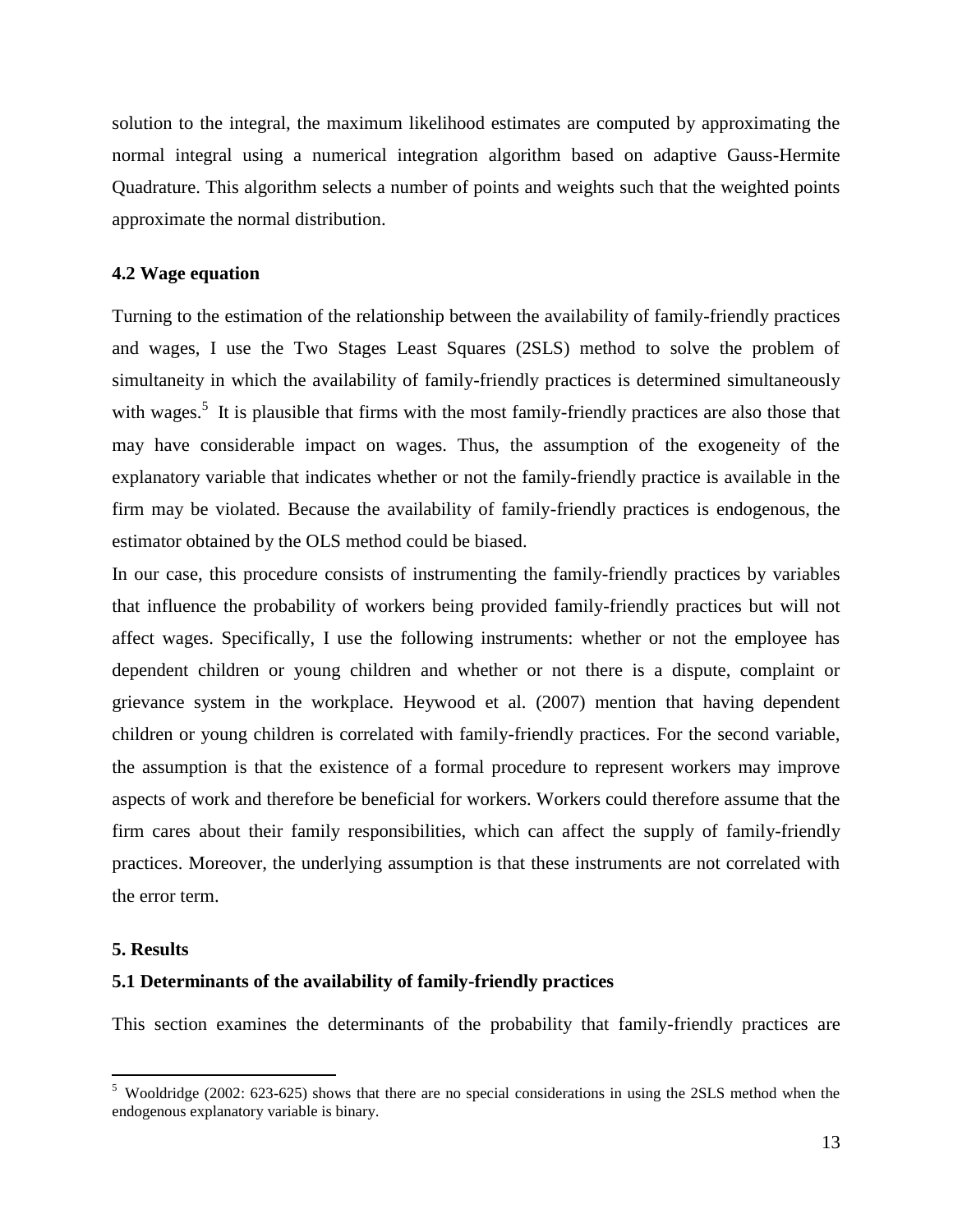available to employees using a correlated probit model. Table 4 reports the marginal effects weighted by sampling weights. In all models, the dependent variable is a binary variable which equals one when a family-friendly practice is available and zero otherwise. I control for occupation, industry and year in all specifications.

#### **5.1.1 Employee characteristics**

Column (1) presents the results for childcare while columns (2) and (3) present the results for elder care and extended health care, respectively. The results reveal that being a woman increases the probability of having assistance for childcare. However, the result indicates that women are less likely to have assistance for elder care. It is possible that women may not have much time for elderly persons because women are more involved in child care and spend more time with their children, which may suggest that men have more time than women do and consequently can allocate more time for elderly persons. These results are consistent with those reported in previous studies (e.g., Bardoel *et al.,* 1999; Budd and Mumford, 2004; Budd and Mumford, 2006; Heywood and Jirjahn, 2009). The estimated marginal effect for the extended health care variable is positive but not statistically significant.

The results also show a negative and statistically significant effect of marital status on the probability of having assistance for elder care, i.e., married employees are less likely to have assistance for elder care. It is possible that in certain firms single employees have more dependent elders for which to care. Perhaps surprisingly, I find that immigrants are more likely to have assistance for childcare and elder care. One might speculate that immigrants face more difficulties than others in the workplaces, which might lead to an increase in the provision of such practices. As in Osterman (1995), Bardoel *et al.* (1999) and Budd and Mumford (2006), employee age is not statistically significant associated with the provision of the three family-friendly practices.

Contrary to the predictions of the neo-classical theory stating that labour market supply and demand pressures lead a number of firms to offer family-friendly practices (see the discussion provided in Budd and Mumford, 2006: 93-94), the results highlight a negative effect of the number of children on the probability of having assistance for childcare, assistance for elder care and extended health care. However, this effect is small in magnitude and is statistically significant only for assistance for childcare in accordance with previous literature (e.g., Bardoel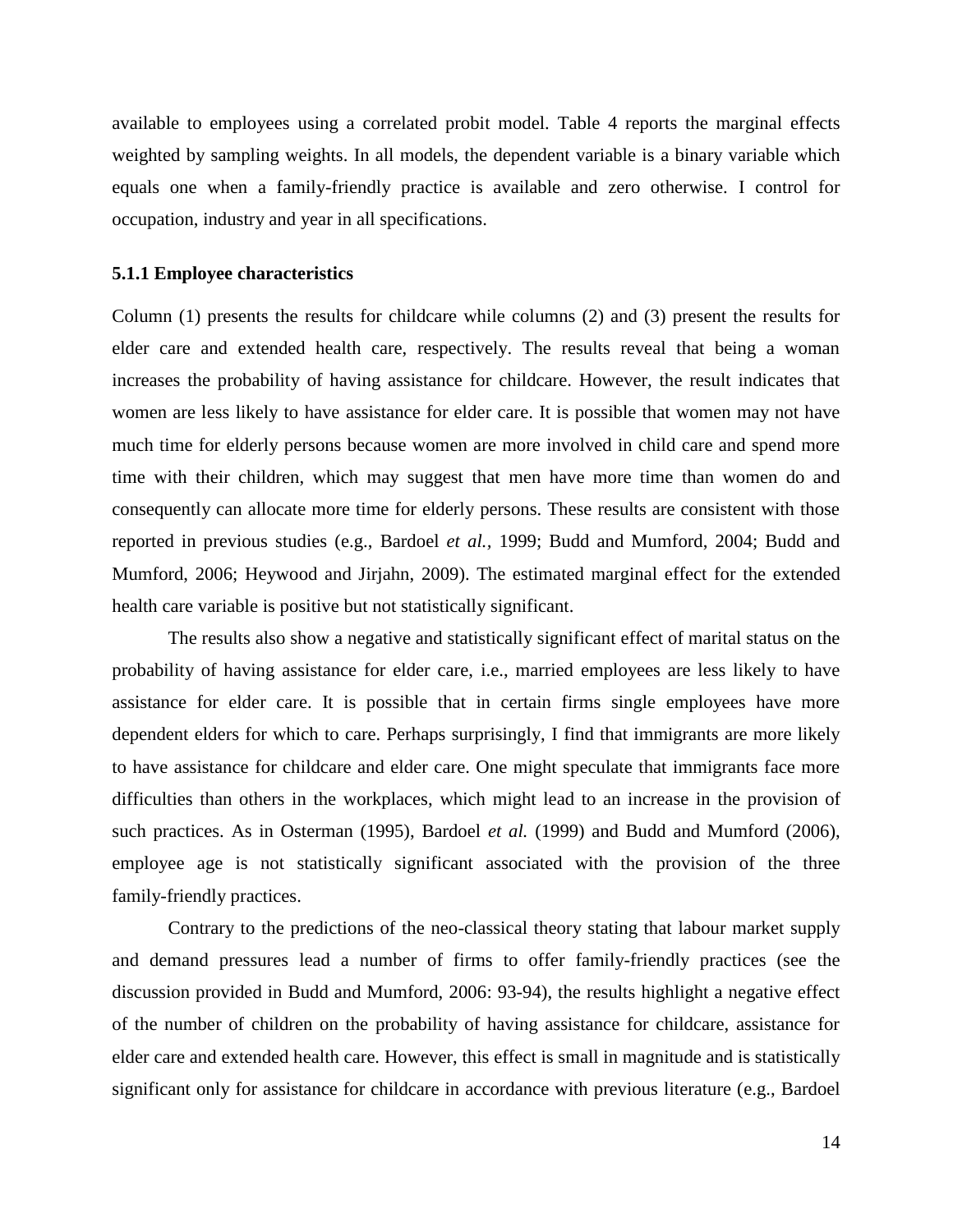*et al.,* 1999) in the case of firms in Australia and Budd and Mumford (2006) in the case of firms in Britain).

With respect to the human capital variables, I find that only the category "Bachelor's degree or higher", which is the highest level of education, is associated with a greater probability of having assistance for elder care and extended health care. It is indeed logical to believe that positions requiring a high level of education are more likely to offer family-friendly practices. However, categories such as "Vocational diploma or some college", "Completed college or some university" and "Industrial training or other" have no effect on such practices. It is therefore difficult to conclude if education is a predictor of these family-friendly practices. I also find that seniority is not an important determinant for the availability of such practices. It is plausible to conclude that firms do not reward employee seniority by offering more family-friendly practices. This result was also reported by Osterman (1995) and Budd and Mumford (2006).

#### **5.1.2 Job characteristics**

The results show that part-time employees are less likely to have assistance for all types of care. Indeed, part-time works are generally less profitable in terms of fringe benefits, and these employees are less likely to participate in available benefit plans such as family-friendly practices. In addition, it is possible that these part-time employees are attracted to jobs that do not offer family-friendly practices.

I find that workers with compressed work week schedules (i.e., more hours worked to reduce the number of work days) are more likely to obtain assistance for childcare and elder care. The results also indicate a positive and statistically significant effect of the variable *promotion received* on the three types of family-friendly practices. By the same token, I find that holding a supervisory position is positively correlated with the probability of having assistance for childcare and for elder care. Supervisors are often overburdened by responsibilities, which may lead them to spend more time at work and increase their demand for family-friendly practices. These results suggest that tasks requiring more responsibilities are positively associated with the availability of family-friendly practices. Past research has highlighted the positive effects of supervisors in terms of work-family conflict (e.g. Valcouret al. 2011).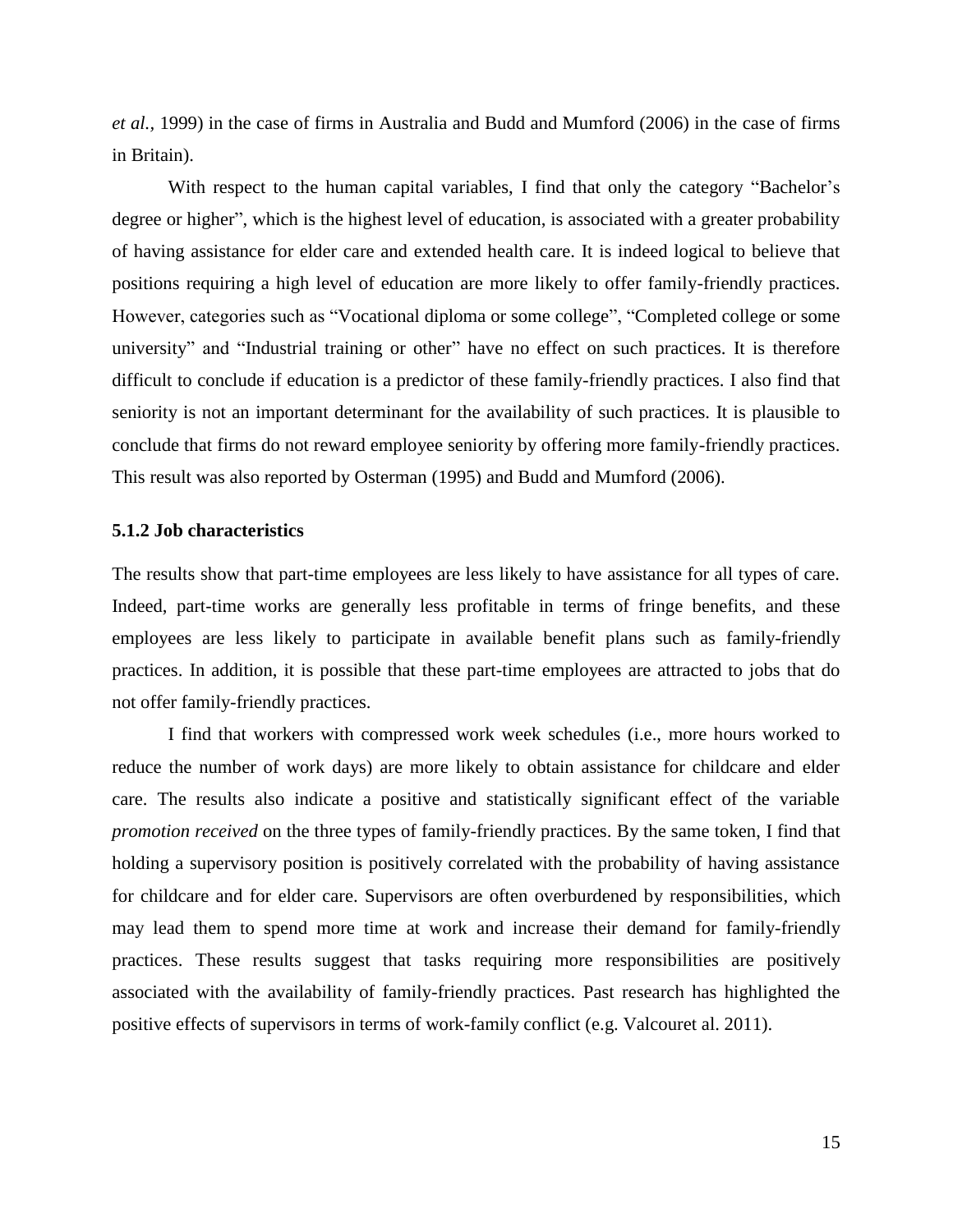Contrary to results reported in previous empirical studies (e.g., Budd and Mumford, 2006; Heywood and Jirjahn, 2009), unions do not influence the availability of the three family-friendly practices. This result lends support to Osterman's (1995) finding that the probability of having such practices is not influenced by being unionized in the U.S. This result could be explained by the low percentages of unionization in our sample (28% and 26% in 1999 and 2005, respectively). These numbers are quite close to the figure obtained by Osterman (1995) in the U.S., approximately 19%. However, the percentage of union workers was 60% in Britain (Budd and Mumford, 2006) and 59% in Germany (Heywood and Jirjahn, 2009). These findings suggest that the effect of unions on the availability of family-friendly practices is likely to be more pronounced in Europe than in North America.

#### **5.1.3 Firm characteristics**

It is commonly believed that part-time employees are less likely to receive fringe benefits. I find that firms with a higher proportion of part-time permanent employees are statistically significant less likely to offer assistance for elder care and extended health care. The result for assistance for childcare is also negative but not statistically significant. By the same token, I find that firms with a higher proportion of part-time temporary employees are less likely to offer the three family-friendly practices, but the result is statistically significant only for assistance for elder care. I also find that workplaces with a higher proportion of contractual employees are less likely to offer assistance for childcare. These results are consistent with those reported in previous studies (e.g., Budd and Mumford, 2006; Heywood and Jirjahn, 2009). I lastly find that the proportion of managers in the workforce generally has a positive influence on the provision of assistance for childcare and elder care, perhaps reflecting that higher positions are associated with a higher probability of having more fringe benefits.

The results reveal that job training provision exhibits a positive and statistically significant effect on the three types of family-friendly practices. It is possible that firms that help employees with job training are able to bear the costs of training as well as the costs of the provision of family-friendly practices. Another plausible explanation for this result is that firms invest in employees through job training perhaps to retain their high-quality employees, which may lead to providing them more fringe benefits. Interestingly, I find that firms that have difficulty in filling vacant positions are more likely to offer assistance for childcare and elder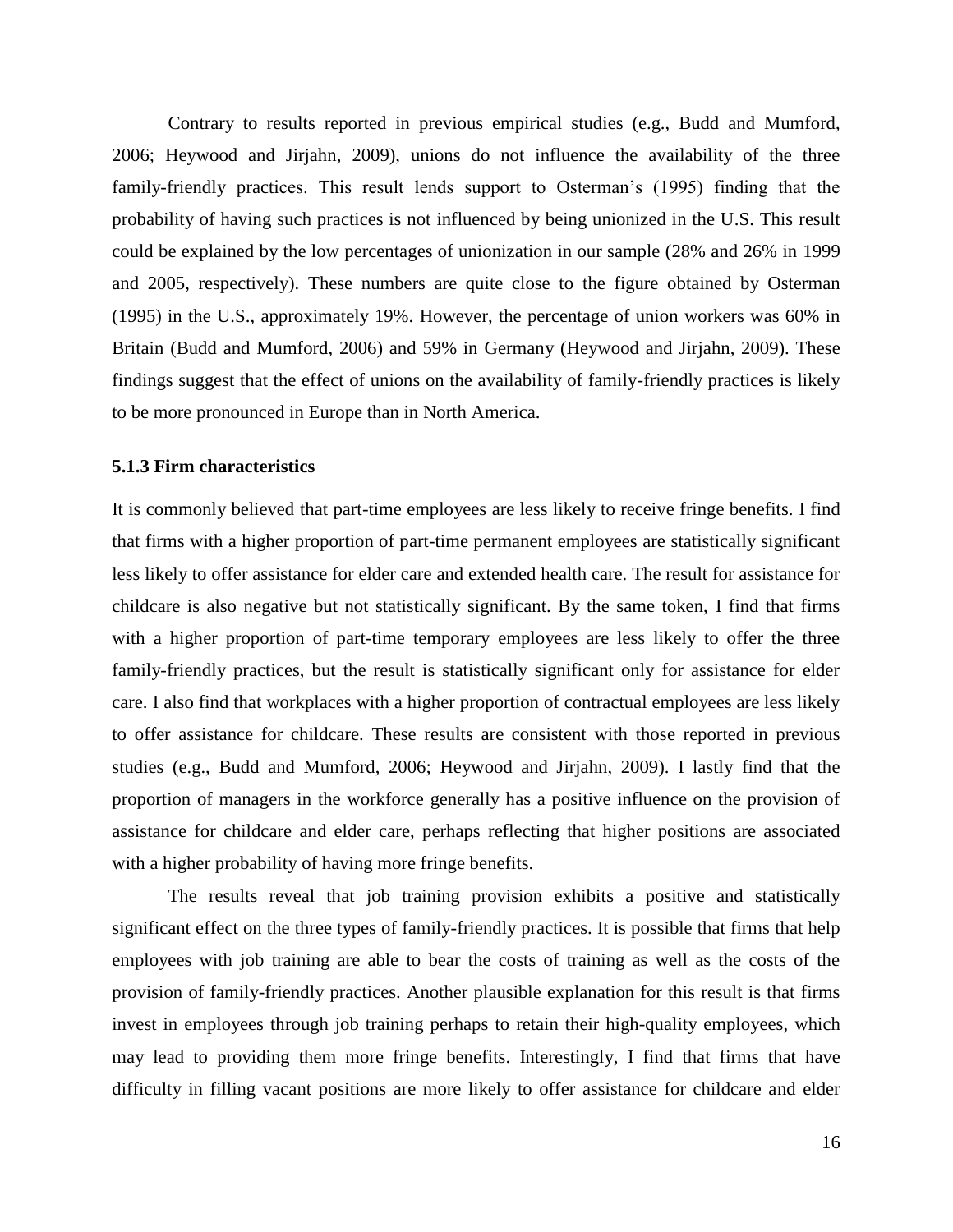care, indicating that perhaps firms use family-friendly programs to reduce labour market tightness.

Lastly, the estimated marginal effect on the firm size variable is positive and statistically significant. Indeed, it is commonly argued that larger firms have more organized human resources management and tend to provide more fringe benefits perhaps because of the unpleasant working environment due to increasing labour divisions and impersonal working atmosphere (Masters, 1969: 342; Schmidt and Zimmerman, 1991: 705). In addition, large firms are more likely to bear the costs of such practices than are smaller ones.

#### **5.1.4 Unobserved worker and firm characteristics**

The estimates for the unobserved heterogeneity distribution are presented in the last panel of Table 4. Worker effect can be interpreted as a measure of unobserved characteristics (e.g., different preferences, ability, motivation, ambition) that vary between employees and may affect the probability of having family-friendly practices. Firm effect is a measure of firm-specific unobserved characteristics common to all workers of the same workplace.

The values of the unobserved firm heterogeneity are found to be positive and statistically significant, indicating that assistance for childcare, assistance for elder care and extended health care are positively correlated. Thus, for example, firms that offer assistance for childcare simultaneously offer assistance for elder care and extended health care. However, I find that the values the of the unobserved worker heterogeneity are not statistically significant for assistance for childcare or assistance for elder care. These results indicate that unobservable firm characteristics have more significant effects than unobservable worker characteristics on the firms' probability to provide family-friendly practices. These results could be explained by Rebitzer and Taylor's (1995) model on the role played by unobservable (to the firm) worker heterogeneity in analyzing how firms respond to worker preferences regarding wage-working hours-fringe benefits. They note that work preferences are heterogeneous and unobserved by the firm; therefore, working hours and fringe benefits tend to be set by the firm. Consequently, one can assume that unobserved firm characteristics may play an important role in explaining the provision of family-friendly practices.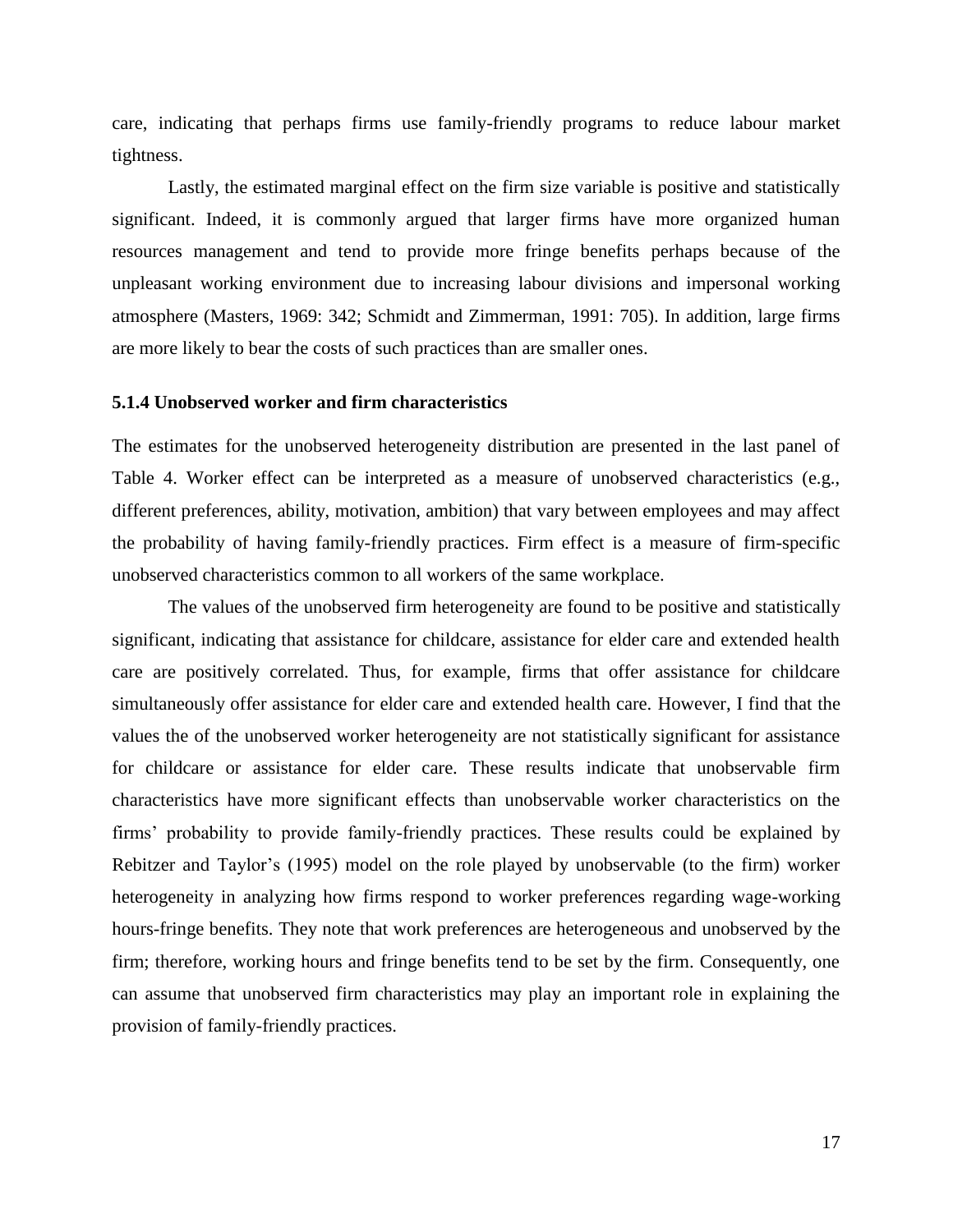#### **5.2 Availability of family-friendly practices and wages**

Turning to the estimation of the relationship between the availability of family-friendly practices and wages, I use the Two Stages Least Squares (2SLS) method to solve the problem of simultaneity in which the availability of family-friendly practices is determined simultaneously with wages. Table 5 presents the 2SLS estimates without control variables while Table 6 includes standard controls for worker, job and firm characteristics. The results suggest a stronger negative pattern. I find that assistance for childcare, elder care and extended health care are associated with a reduction in workers' wages when all control variables are excluded. This result is also confirmed when I run the full specifications that include all control variables. The results provide strong evidence for the existence of a hedonic equilibrium in which workers face an implicit reduction in their wages. These results are consistent with those found in some previous studies (e.g., Baughman *et al,.* 2003; Eriksson and Kristensen, 2011; Heywood *et al.,* 2007). I argue that the existence of a hedonic equilibrium could be explained by the theory that considers wages as a partial exchange of gifts between workers and firms (Akerlof, 1982). According to this theory, fringe benefits are to some extent perceived as a gift or a signal that employers care about employees' family responsibilities, and in return, employees are willing to pay to receive such practices. Eriksson and Kristensen (2011: 19) note that family-friendly practices are perceived as a means of meeting the special needs of employees; therefore, individuals are willing to pay for family-friendly practices regardless of the amount offered from such practices. Lastly, it is also possible that part of the negative effect of the availability of family-friendly practices could be related to the inherent differences between jobs that offer family-friendly practices and jobs that do not.

#### **6. Conclusion**

Family-friendly work practices have been introduced in the workplaces for some time, and surprisingly, their implications on workers have not been extensively analyzed by scholars in the context of the employee-employer relationship. This paper analyzes the determinants of the availability of three family-friendly work care practices and the impact of such practices on wages using linked employee-employer dataset. The empirical investigation improves on previous studies in two ways. I first use a correlated probit model for the determinants of the availability of family-friendly practices. Second, I take into account unobserved effects in the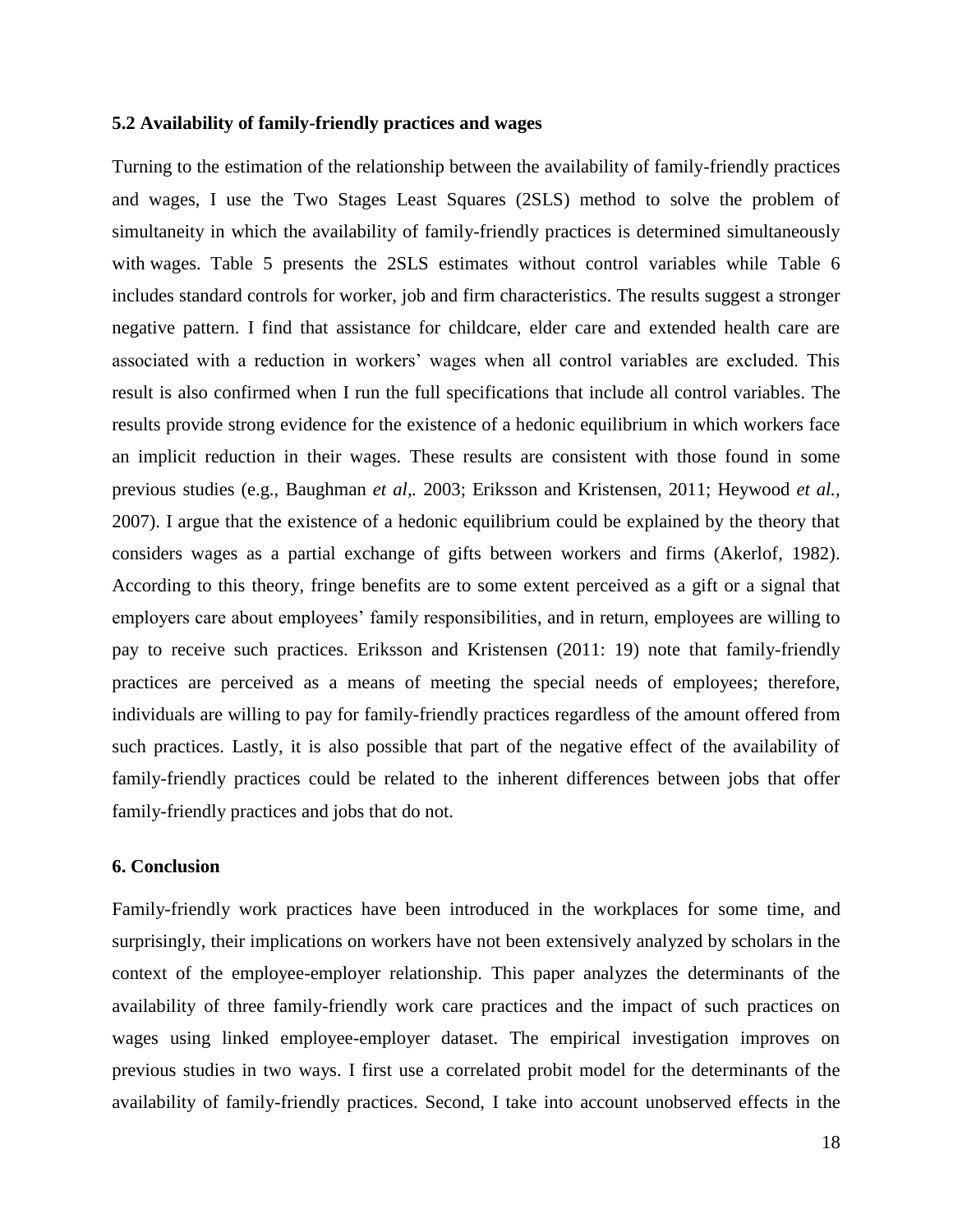wage equation, leading to more accurate estimates.

The results emphasize that women are more likely to have assistance for childcare but less likely to have assistance for elder care. Perhaps surprisingly, the results indicate that immigrants are more likely to have assistance for childcare and elder care. These results could be explained by factors linked to labour supply and demand pressures that may lead firms to offer more or less than the optimal amount of family-friendly practices. Interestingly, I find that firms that have difficulty in filling vacant positions are more likely to offer assistance for childcare and elder care, indicating that perhaps firms use family-friendly programs to reduce labour market tightness.

Promoted workers, those who hold supervisory positions, the proportion of workforce managers and the highest level of education achieved tend to exert positive effects on firms' probability of providing the three types of family-friendly practices. Supervisors and managers are often overburdened by responsibilities, which may possibly lead them to spend more time at work and increase their demand for family-friendly practices. The positive effects of these covariates may also suggest that workers receive these practices informally as part of additional fringe benefits.

I find that unions have no impact on the availability of the three types of family-friendly practices, a result that underscores a similarity with previous findings from the U.S. but a difference from some studies from Europe (Britain and German). This result may suggest that the role of unions is more pronounced in North America than in Europe in regard to the design of family-friendly work policies.

The results also show that the provision of family-friendly practices is negatively correlated with worker wage, indicating the existence of a hedonic equilibrium. This result seems to support the view that better working conditions, including the provision of family-friendly practices, lead to the emergence of an implicit market in which firms offset the costs of providing such practices though lower wages. Heywood *et al.* (2007) use two measures for the availability of family-friendly practices. The first accounts for the employee's response to their firm's provision of such practices, whereas the second includes manager response. In my paper, I use the employee's response because it is the only available variable on the provision of family-friendly practices in the WES dataset. The results are similar to those of Heywood *et al.* (2007) only when they use workers' response to provide information on the provision of these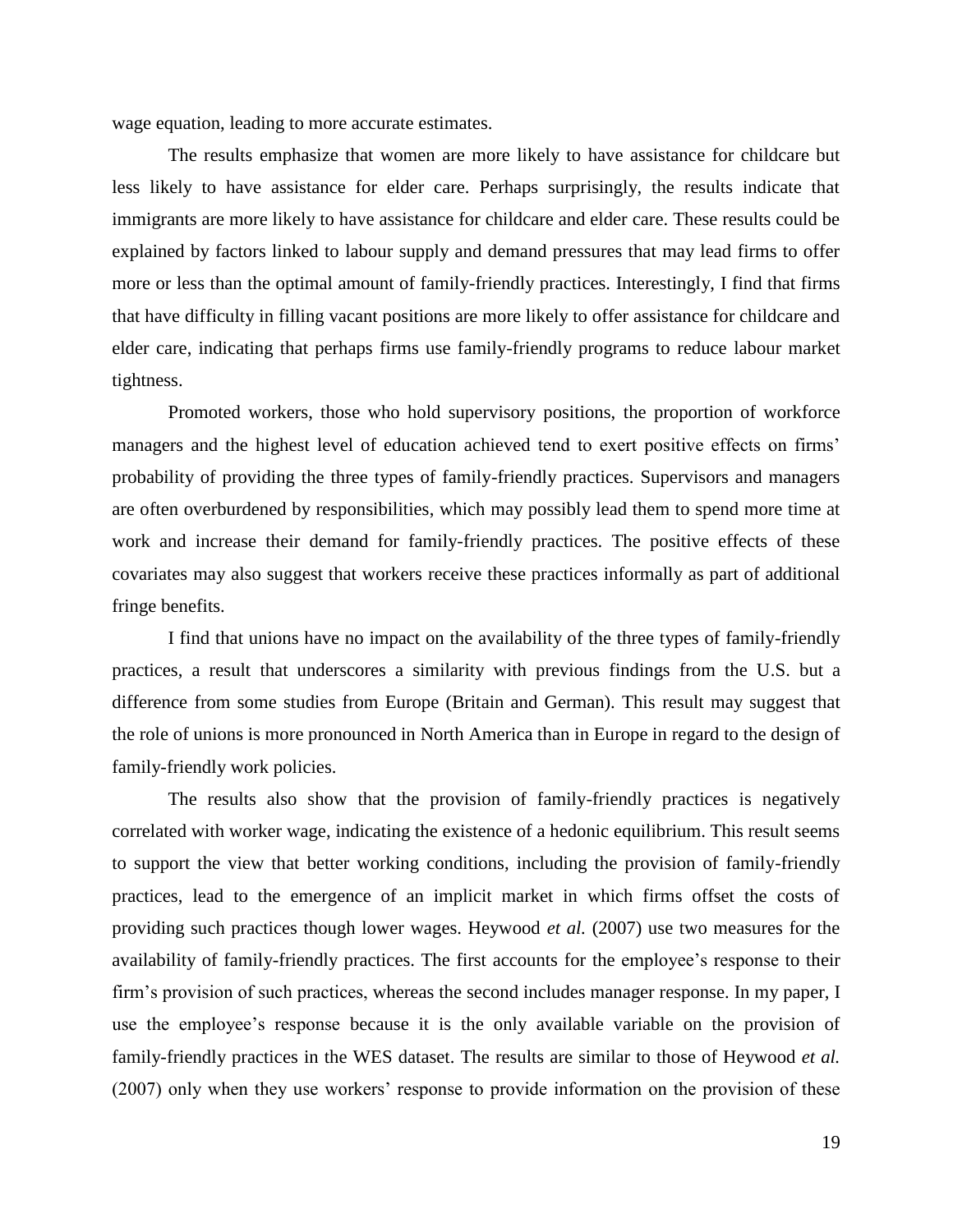practices. It is possible that the impact of the availability of such practices on wages depends on the source that reports this information, i.e., the employer or the employee. For example, when the information is provided by employees, it is possible that employees are better informed than managers about the availability of such practices, especially when these practices are considered non-pecuniary benefits and the amount offered may be specified in employment contracts.

Lastly, the results from this paper may have some policy implications. The enhancing effects of promotions received, supervisory positions, proportion of workforce managers and the highest level of education achieved seem to suggest that the provision of family-friendly practices should be improved through policies that facilitate the availability of such practices to workers from different occupations and job positions. The existence of a trade-off between family-friendly practices and earnings suggests that initiatives that tend to increase the provision of such practices may need to account for the differences in costs between firms that limit a good number of firms aiming to increase the availability of such practices. Indeed, if this trade-off is too large, the labour supply can decrease and firms may face difficulties in recruiting highly skilled workers. Moreover, firms may bear higher costs in hiring new employees, which may cause governments to increase the provision of these practices by subsidizing them, especially if the provision of such practices depends on the level of earnings reduction.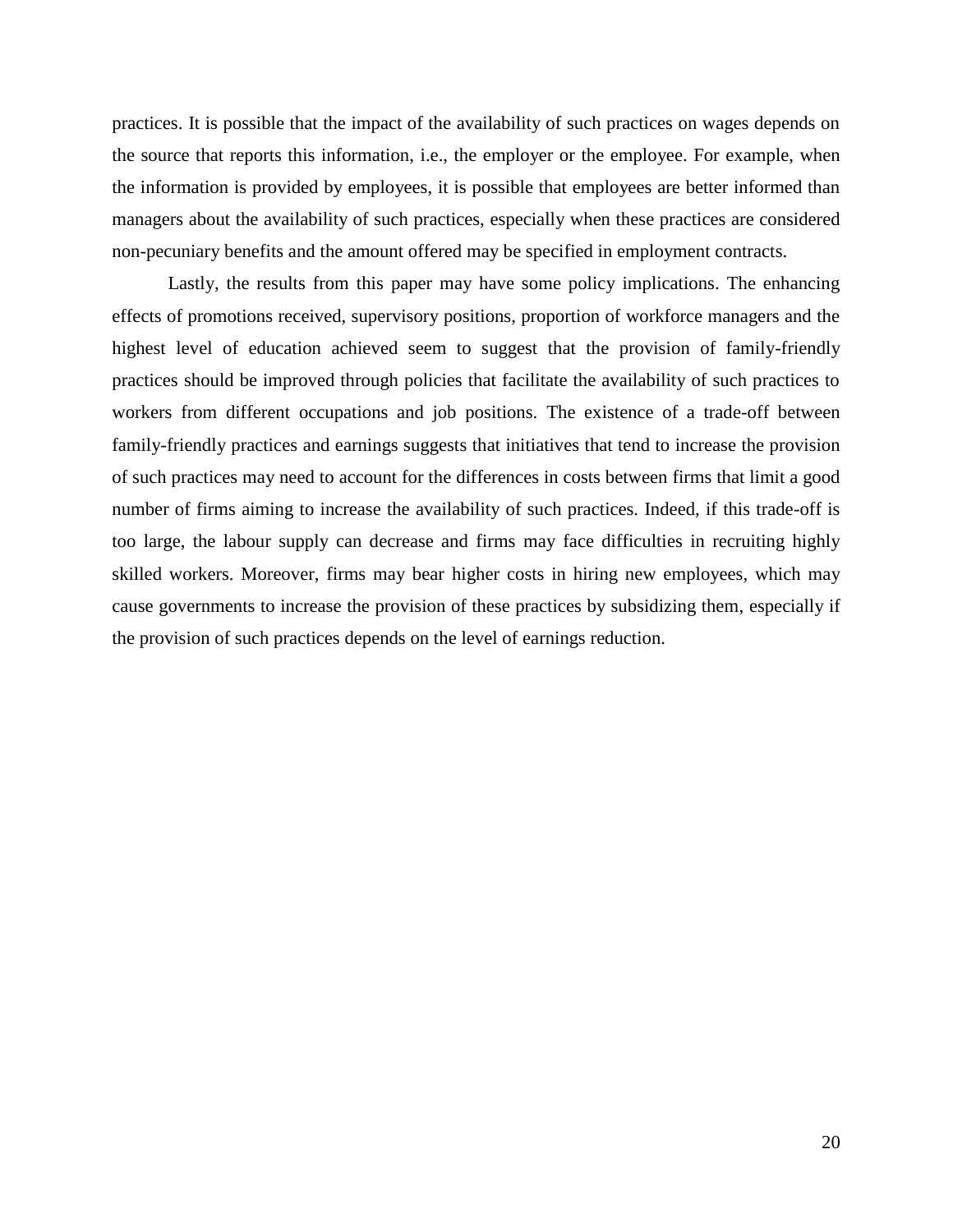### **References**

Anderson, P. 1997. The Effect of Employer-Provided Health Insurance on Job Mobility: Job-Lock or Job-Push?, Dartmouth College.

Akerlof, George A. 1982. "Labor contracts as partial gift exchange." *Quarterly Journal of Economics*, 97 (4), 543-569.

Arthur, Michelle M., and Alison Cook. 2004. "Taking stock of work-family initiatives: how announcements of "family-friendly" human resource decisions affect shareholder value." *Industrial and Labor Relations Review*, 57 (4), 599-613.

Bardoel, Anne E., Simon A. Moss, Kosmas Smyrnios and Phyllis Tharenou. 1999. "Employee characteristics associated with the provision of work-family policies and programs." *International Journal of Manpower*, 20 (8), 563-577.

Baughman, Reagan, Daniela DiNardi and Douglas Holtz-Eakin. 2003. "Productivity and wage effects of family-friendly fringe benefits." *International Journal of Manpower*, 24 (3), 247-259.

Becker, Gary S. 1985. "Human capital, effort, and the sexual division of labor." *Journal of Labor Economics*, 3 (1): S33-S58.

Bloom, Nick, Tobias Kretschmer and John Van Reenen. 2011. "Are family-friendly workplace practices a valuable firm resource?" *Strategic Management Journal*, 32 (4), 343-367.

Budd, John W., and Angela M. Brey. 2003. "Unions and family leave: early experience under the family and medical leave act." *Labor Studies Journal,* 28 (3), 85-105.

Budd, John W., and Karen Mumford. 2004. "Trade unions and family friendly policies in Britain." *Industrial and Labor Relations Review*, 57 (2), 204-222.

Budd, John W., and Karen Mumford. 2006. "Family-friendly work practices in Britain: availability and perceived accessibility." *Human Resource Management*, 45 (1), 91-110.

Duncan, Greg J., and Frank Stafford. 1980. "Do union members receive compensating wage differentials?" *American Economic Review*, 70 (3), 355-371.

Duxbury, L. and Higgins, C. (2003). Work-life conflict in Canada in the new millennium: a status report. Health Canada.

Duxbury, L., Higgins, C. and Johnson, K. L. (1999). An examination of the implications and costs of work-life conflict in Canada. Health Canada.

Eriksson, Tor, and Nicolai Kristensen. 2011. *Wages or fringes? Some evidence on trade-offs and sorting*. Working Paper No. 001, Institute for Compensation Studies, Cornell University.

Evans, John M. 2001. *Firms' contribution to the reconciliation between work and family life*.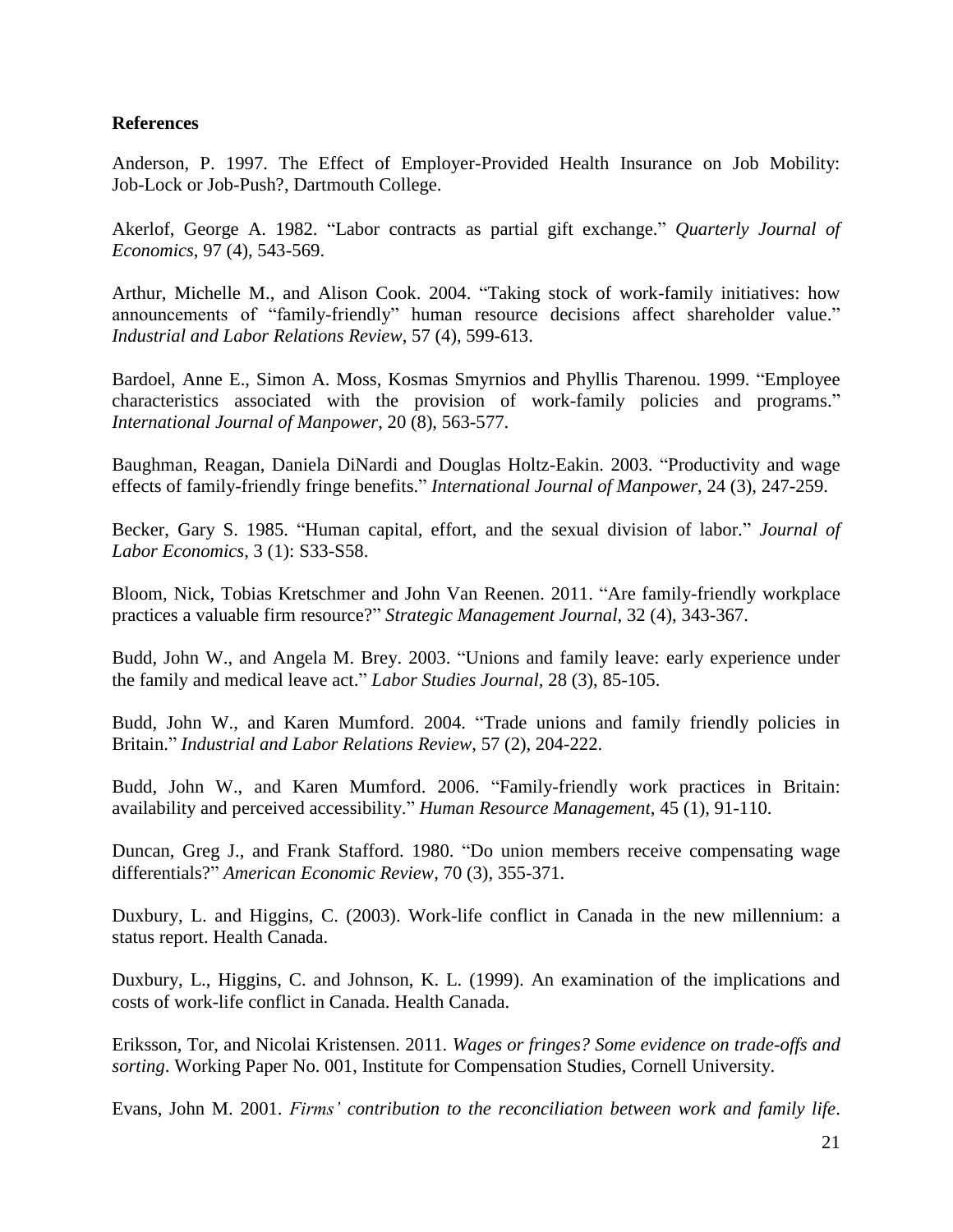Labour Market and Social Policy Occasional Papers No. 48, OECD, Paris.

Evans, John M. 2002. "Work/family reconciliation, gender wage equity and occupational segregation: the role of firms and public policy." *Canadian Public Policy*, 28 (1), S187-S216.

Gariety, Bonnie Sue, and Sherrill Shaffer. 2001. "Wage differentials associated with flextime." *Monthly Labor Review*, 124, 69-75.

Gray, Matthew, and Jacqueline Tudball. 2003. "Family-friendly work practices: differences within and between workplaces." *Journal of Industrial Relations*, 45 (3), 269-291.

Gruber, Jonathan, and Alan B. Krueger. 1991. "The incidence of mandated employer-provided insurance: lessons from workers' compensation insurance". *Tax Policy and the Economy*. D. Bradford, ed. MIT Press, Cambridge, MA, 111-144.

Heywood, John S., Stanley W. Siebert and Xiangdong Wei. 2007. "The implicit wage costs of family friendly work practices." *Oxford Economic Papers*, 59 (2), 275-300.

Heywood, John S., and Uwe Jirjahn. 2009. "Family-friendly practices and worker representation in Germany." *Industrial Relations*, 48 (1), 121-145.

Human Resources and Skills Development Canada. 2000. *Work and family provisions in Canadian collective agreements*. Edited by Charles Philippe Rochon.

Hwang, Hae-shin, Dale T. Mortensen and Robert W. Reed. 1998. "Hedonic wages and labor market search." *Journal of Labor Economics*, 16 (4), 815-847.

Johnson, Nancy Brown and Keith G. Provan. 1995. "The relationship between work/family benefits and earnings: a test of competing predictions." *Journal of Socio-Economics*, 24 (4), 571-584.

Lang, Kevin, and Sumon Majumdar. 2004. "The pricing of job characteristics when markets do not clear: theory and policy implications." *International Economic Review*, 45 (4), 1111-1128.

Masters, Stanley H. 1969. "An interindustry analysis of wages and plant size." *Review of Economics and Statistics*, 51 (3), 341-345.

O'Brien, Ellen. 2003. "Employers' benefits from workers' health insurance." *The Milbank Quarterly*, 81 (1), 5-43.

Osterman, Paul. 1995. "Work/family programs and the employment relationship." *Administrative Science Quarterly*, 40 (4), 681-700.

Perry-Smith, Jill E., and Terry C. Blum .2001. "Work-family human resource bundles and perceived organizational performance." *The Academy of Management Journal*, 43 (6), 1107-1117.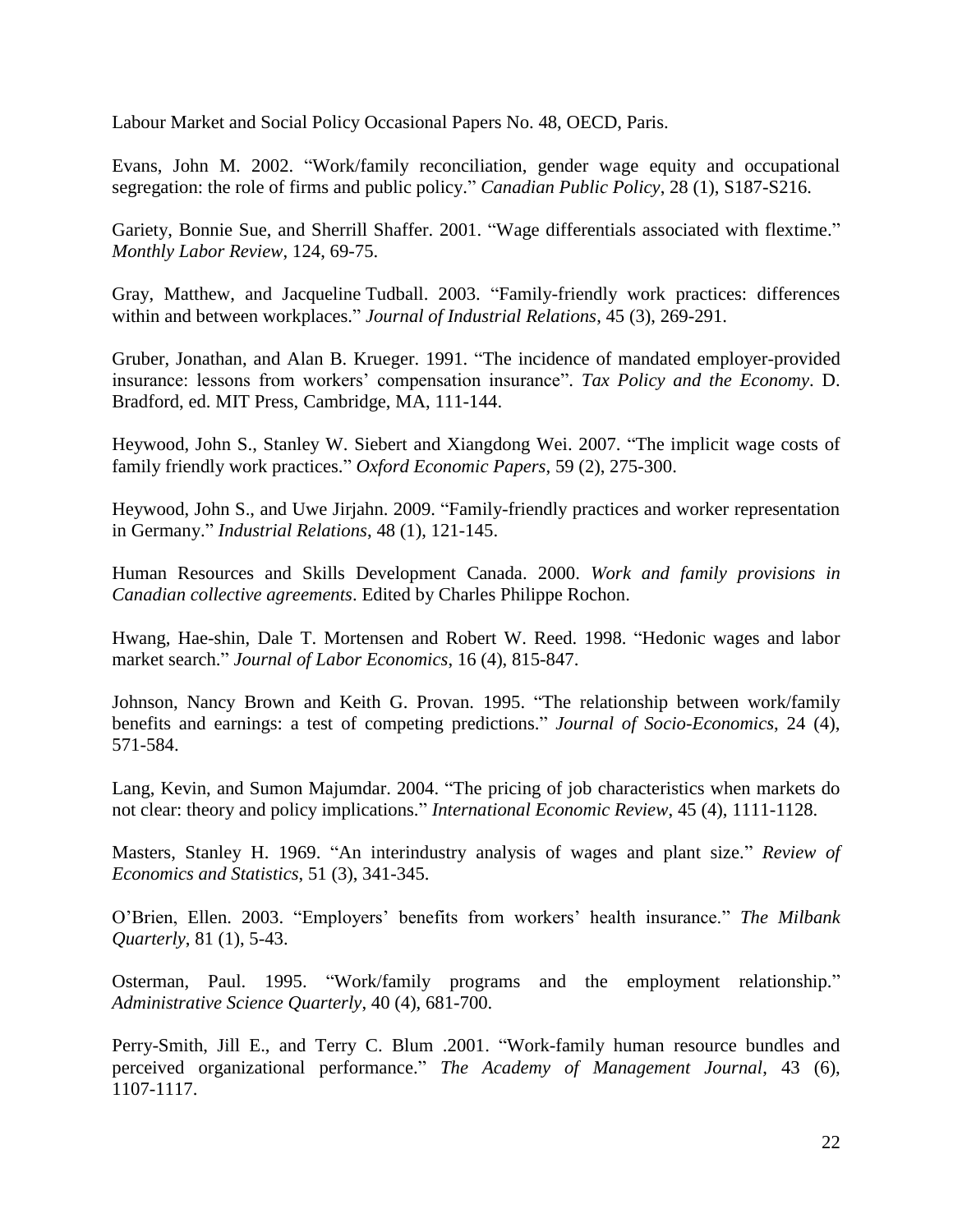Rebitzer, James B., and Lowell J. Taylor. 1995. "Do labor markets provide enough short-hour jobs? An analysis of work hours and work incentives." *Economic Inquiry*, 33 (2), 257-273.

Rosen, Sherwin. 1974. "Hedonic prices and implicit markets: product differentiation in pure competition." *Journal of Political Economy*, 82 (1), 34-55.

Schmidt, Christoph M., and Klaus F. Zimmermann. 1991. "Work characteristics, firm size and wages." *Review of Economics and Statistics*, 73 (4), 705-710.

Senesky, Sarah. 2005. "Testing the intertemporal labor supply model: are jobs important?" *Labour Economics*, 12 (6), 749-772.

Valcour, M., Ollier-Malaterre, A., Matz-Costa , C., Pitt-Catsouphes, M., and Brown, M. 2011. "Influences on employee perceptions of organizational work-life support: Signals and resources." *Journal of Vocational Behavior*, 79 (2), 588-559

Vistnes, J. P. (1997). Gender differences in days lost from work due to illness. *Industrial and Labor Relations Review*, 50: 304-323.

Whitehouse, G., and D. Zetlin. 1999. "Family-friendly policies: distribution and implementation in Australian workplaces." *The Economic and Labour Relations Review*, 10 (2), 221-239.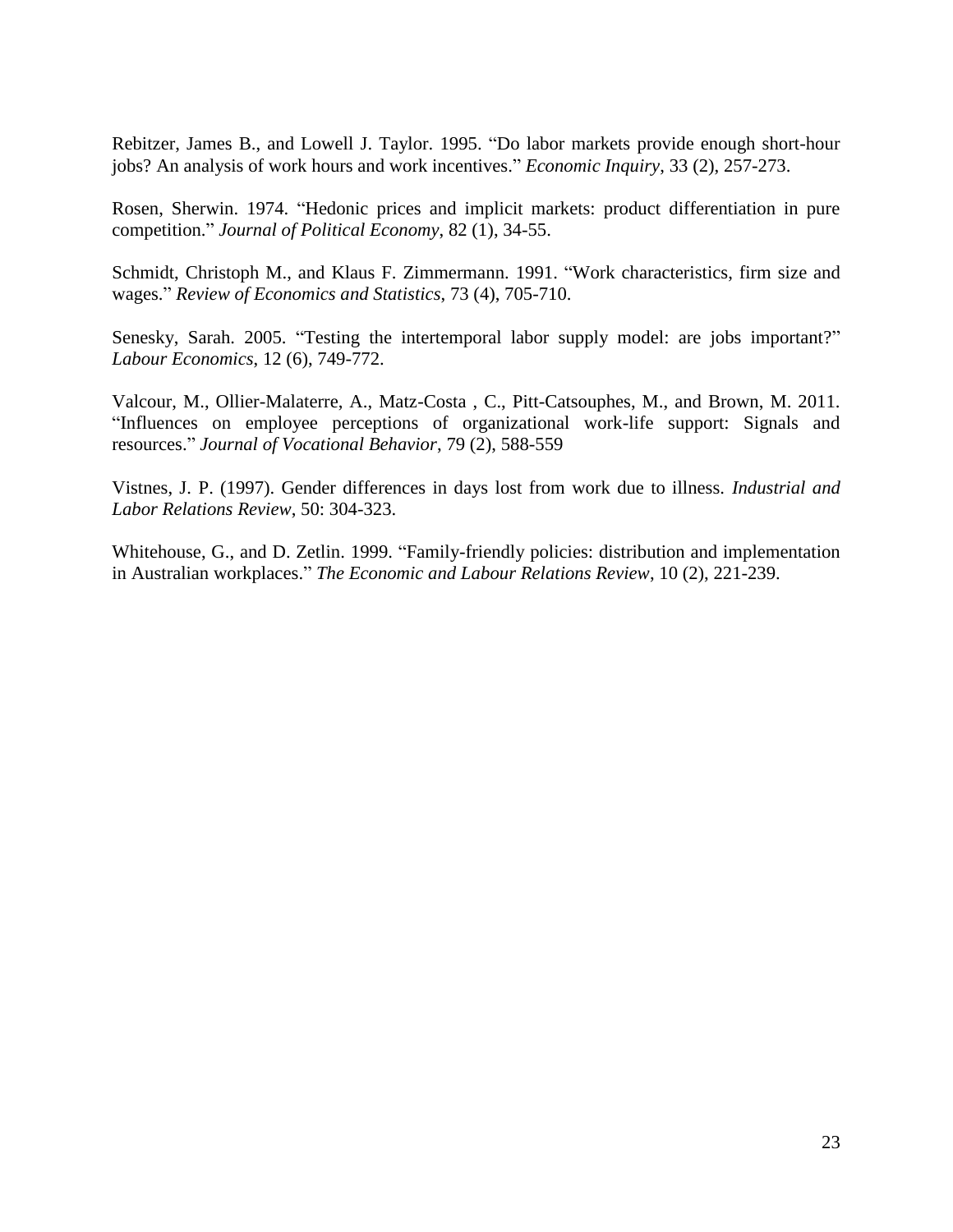|                             | Mean   | Std. Dev. |
|-----------------------------|--------|-----------|
| <b>Childcare</b>            |        |           |
| Overall                     | 0.044  | 0.205     |
| Between firms               |        | 0.058     |
| Within firms                |        | 0.204     |
| <b>Elder</b> care           |        |           |
| Overall                     | 0.064  | 0.246     |
| Between firms               |        | 0.123     |
| Within firms                |        | 0.243     |
| <b>Extended health care</b> |        |           |
| Overall                     | 0.421  | 0.268     |
| Between firms               |        | 0.106     |
| Within firms                |        | 0.267     |
| Number of observations      | 81,054 |           |

Table 1: Analysis of variance in family-friendly work practices 1999-2005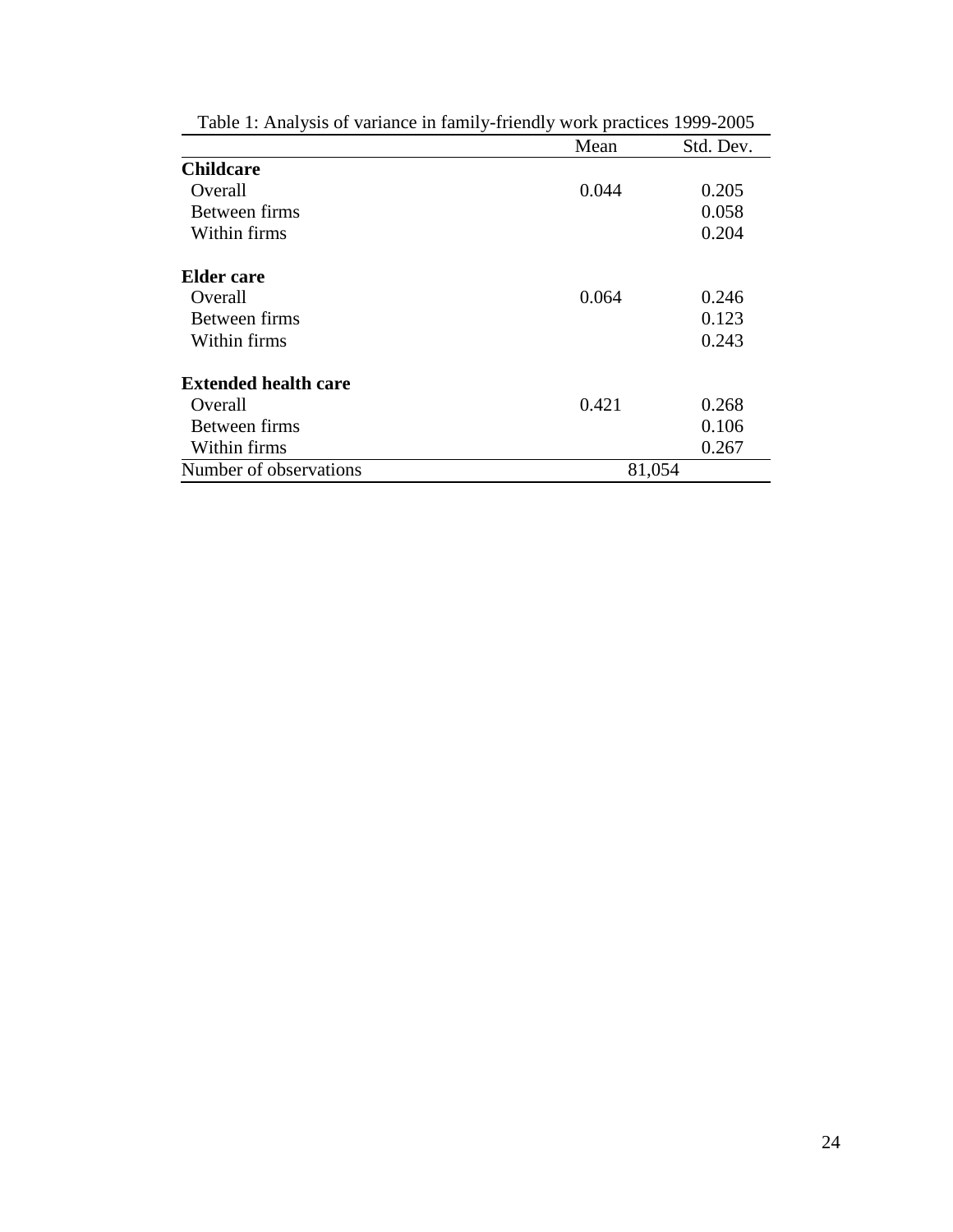| Variable                                     | 1999      |           |          | 2005      |  |
|----------------------------------------------|-----------|-----------|----------|-----------|--|
|                                              | Mean      | Std. Dev. | Mean     | Std. Dev. |  |
| Socio-demographic characteristics            |           |           |          |           |  |
| Women                                        | 0.521     | 0.499     | 0.522    | 0.499     |  |
| Married                                      | 0.566     | 0.495     | 0.531    | 0.450     |  |
| <b>Black</b>                                 | 0.011     | 0.105     | 0.010    | 0.102     |  |
| Age                                          | 39.637    | 11.064    | 40.902   | 11.902    |  |
| Immigrant                                    | 0.175     | 0.380     | 0.179    | 0.383     |  |
| Number of children aged 0 to 18              | 0.779     | 1.040     | 0.680    | 0.987     |  |
| Single-parent                                | 0.127     | 0.333     | 0.118    | 0.323     |  |
| Total family income (000s)                   | 67993.080 | 55748.100 | 77033.62 | 54456.58  |  |
| No activity limitation due to health issues  | 0.017     | 0.129     | 0.022    | 0.266     |  |
| <b>Human Capital</b>                         |           |           |          |           |  |
| Seniority                                    | 8.428     | 8.192     | 8.748    | 8.740     |  |
| Experience                                   | 16.183    | 10.713    | 17.569   | 11.500    |  |
| Vocational diploma or some college           | 0.325     | 0.468     | 0.271    | 0.444     |  |
| Completed college or some university         | 0.433     | 0.495     | 0.462    | 0.498     |  |
| Bachelor's degree or higher                  | 0.269     | 0.443     | 0.287    | 0.452     |  |
| Industrial training or other                 | 0.127     | 0.333     | 0.067    | 0.250     |  |
| <b>Job characteristics</b>                   |           |           |          |           |  |
| Work part-time                               | 0.201     | 0.401     | 0.209    | 0.406     |  |
| Work regular hours                           | 0.709     | 0.453     | 0.683    | 0.465     |  |
| Work from Monday to Friday                   | 0.254     | 0.435     | 0.780    | 0.414     |  |
| Work on a reduced work week                  | 0.139     | 0.346     | 0.069    | 0.253     |  |
| Work on compressed work week schedule        | 0.085     | 0.279     | 0.080    | 0.271     |  |
| Promotion received                           | 0.381     | 0.485     | 0.376    | 0.484     |  |
| Supervise the work of other employees        | 0.379     | 0.480     | 0.387    | 0.487     |  |
| Covered by a collective bargaining agreement | 0.280     | 0.449     | 0.261    | 0.439     |  |
| Occupation                                   |           |           |          |           |  |
| Manager                                      | 0.147     | 0.354     | 0.126    | 0.332     |  |
| Professional                                 | 0.160     | 0.366     | 0.171    | 0.377     |  |
| Technician                                   | 0.393     | 0.488     | 0.408    | 0.491     |  |
| Marketing/sales                              | 0.082     | 0.275     | 0.079    | 0.271     |  |
| Clerical/administrative                      | 0.141     | 0.348     | 0.147    | 0.354     |  |
| Production w/o certificate                   | 0.074     | 0.263     | 0.066    | 0.248     |  |
| Number of observations                       | 23,540    |           | 24,197   |           |  |

Table 2: Summary statistics - Employees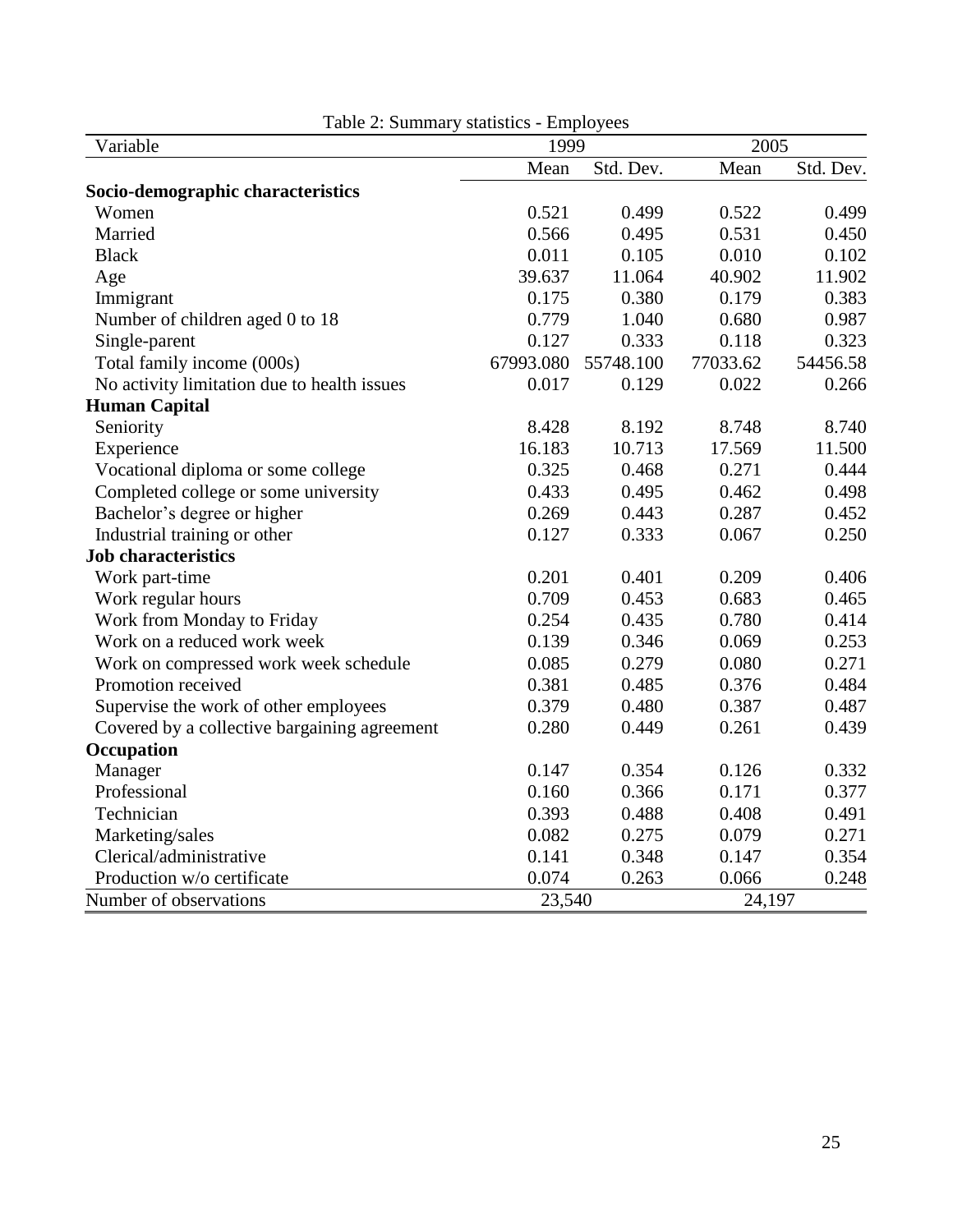| Variable                                    | 1999  |           |
|---------------------------------------------|-------|-----------|
|                                             | Mean  | Std. Dev. |
| <b>Firm characteristics</b>                 |       |           |
| Proportion of contractual workforce         | 0.017 | 0.334     |
| Proportion of part-time permanent employees | 0.711 | 0.334     |
| Proportion of part-time temporary employees | 0.288 | 0.334     |
| Proportion of managers                      | 0.165 | 0.221     |
| Employer helping with training              | 0.219 | 0.413     |
| Difficulty to fill vacant positions         | 0.126 | 0.332     |
| Workplace size:                             |       |           |
| 19 employees and less                       | 0.874 | 0.331     |
| 20-99 employees                             | 0.108 | 0.310     |
| 100-499 employees                           | 0.015 | 0.122     |
| 500 employees and more                      | 0.002 | 0.047     |
| <b>Industry</b>                             |       |           |
| <b>Natural resources</b>                    | 0.018 | 0.135     |
| Primary product manufacturing               | 0.010 | 0.100     |
| Secondary product manufacturing             | 0.017 | 0.130     |
| Labour-intensive tertiary manufacturing     | 0.030 | 0.173     |
| Capital-intensive tertiary manufacturing    | 0.023 | 0.150     |
| Construction                                | 0.077 | 0.266     |
| Transportation                              | 0.121 | 0.326     |
| Communication and other utilities           | 0.012 | 0.111     |
| Retail trade and consumer service           | 0.317 | 0.465     |
| Finance and insurance                       | 0.052 | 0.222     |
| Real estate                                 | 0.043 | 0.203     |
| <b>Business services</b>                    | 0.112 | 0.316     |
| <b>Education and health services</b>        | 0.140 | 0.347     |
| Information and cultural industries         | 0.022 | 0.146     |
| Number of observations                      |       | 6,271     |

Table 3: Summary statistics - Employers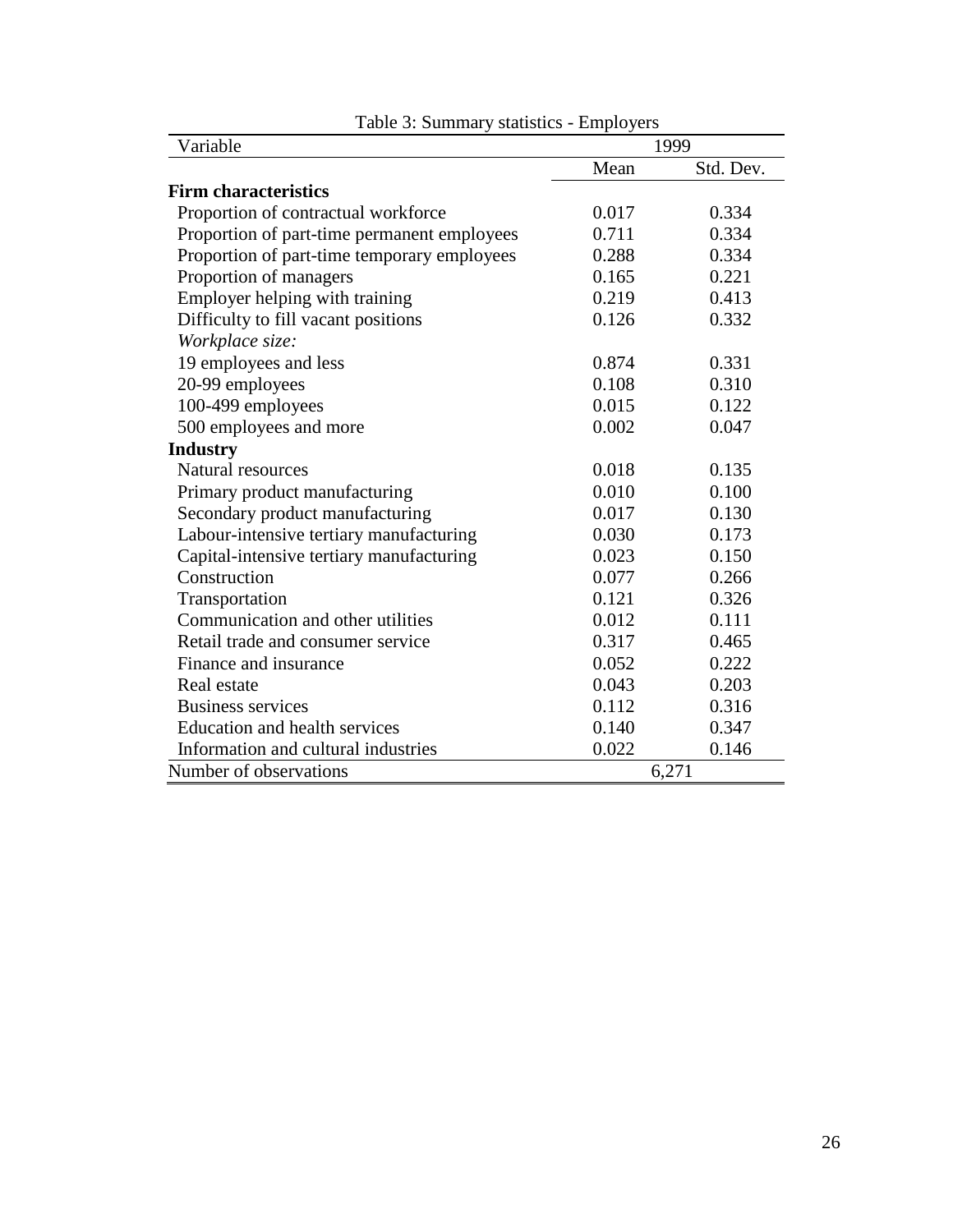|                                             | (1)                   | (2)                   | (3)                  |
|---------------------------------------------|-----------------------|-----------------------|----------------------|
|                                             | Childcare             | Elder care            | Extended health care |
| Socio-demographic characteristics           |                       |                       |                      |
| Women                                       | $0.139***$            | $-0.269***$           | 0.058                |
|                                             | (0.026)               | (0.036)               | (0.030)              |
| Married                                     | $-0.044$              | $-0.222***$           | $0.074***$           |
|                                             | (0.029)               | (0.040)               | (0.034)              |
| <b>Black</b>                                | $-0.086$              | $-0.149$              | $-0.292***$          |
|                                             | (0.110)               | (0.150)               | (0.110)              |
| Age                                         | $-0.000$              | $-0.001$              | 0.001                |
|                                             | (0.001)               | (0.001)               | (0.001)              |
| Age squared                                 | 0.000                 | $-0.000$              | 0.000                |
|                                             | (0.000)               | (0.001)               | (0.000)              |
| Immigrant                                   | $0.123***$            | $0.157***$            | 0.001                |
|                                             | (0.029)               | (0.040)               | (0.034)              |
| Number of children aged 0 to 18             | $-0.044***$           | $-0.015$              | $-0.005$             |
|                                             | (0.012)               | (0.016)               | (0.014)              |
| Single-parent                               | $-0.048$              | $-0.104$              | 0.074                |
|                                             | (0.043)               | (0.057)               | (0.047)              |
| Total family income (000s)                  | $0.000***$            | $0.000***$            | 0.000                |
|                                             | (0.000)               | (0.000)               | (0.000)              |
| No activity limitation due to health issues | $-0.010$              | 0.016                 | 0.036                |
|                                             | (0.044)               | (0.060)               | (0.048)              |
| <b>Human Capital</b>                        |                       |                       |                      |
| Seniority                                   | $-0.000$              | 0.001                 | $-0.001$             |
|                                             | (0.001)               | (0.001)               | (0.001)              |
| Seniority squared (/100)                    | $0.000***$            | $0.000***$            | $0.000***$           |
|                                             | (0.000)               | (0.000)               | (0.000)              |
| Experience                                  | 0.007                 | $-0.015***$           | 0.001                |
|                                             | (0.003)               | (0.005)               | (0.004)              |
| Experience squared $(100)$                  | $-0.000$              | $0.000***$            | $-0.000$             |
|                                             | (0.000)               | (0.000)               | (0.000)              |
| Vocational diploma or some college          | $-0.015$              | $-0.028$              | $-0.005$             |
|                                             | (0.025)               | (0.035)               | (0.028)              |
| Completed college or some university        | 0.037                 | 0.012                 | $-0.032$             |
|                                             | (0.023)               | (0.031)               | (0.027)              |
| Bachelor's degree or higher                 | $-0.045$              | $0.108***$            | $0.090***$           |
|                                             | (0.027)               | (0.035)               | (0.035)              |
| Industrial training or other                | 0.043                 | 0.087                 | $-0.019$             |
|                                             | (0.034)               | (0.046)               | (0.040)              |
| <b>Job characteristics</b>                  |                       |                       |                      |
| Work part-time                              | $-0.159***$           | $-0.275***$           | $-0.230***$          |
|                                             | (0.048)               | (0.064)               | (0.057)              |
| Work regular hours                          | $-0.046$              | 0.053                 | $0.068***$           |
|                                             | (0.029)               | (0.039)               | (0.034)<br>0.040     |
| Work from Monday to Friday                  | 0.044                 | 0.097                 |                      |
|                                             | (0.038)               | (0.050)               | (0.039)              |
| Work on a reduced work week                 | $-0.043$              | 0.048                 | $0.103***$           |
|                                             | (0.038)<br>$0.173***$ | (0.049)<br>$0.120***$ | (0.046)              |
| Work on compressed work week schedule       |                       |                       | $-0.038$             |

Table 4: Determinants of family-friendly practices, simultaneous probit model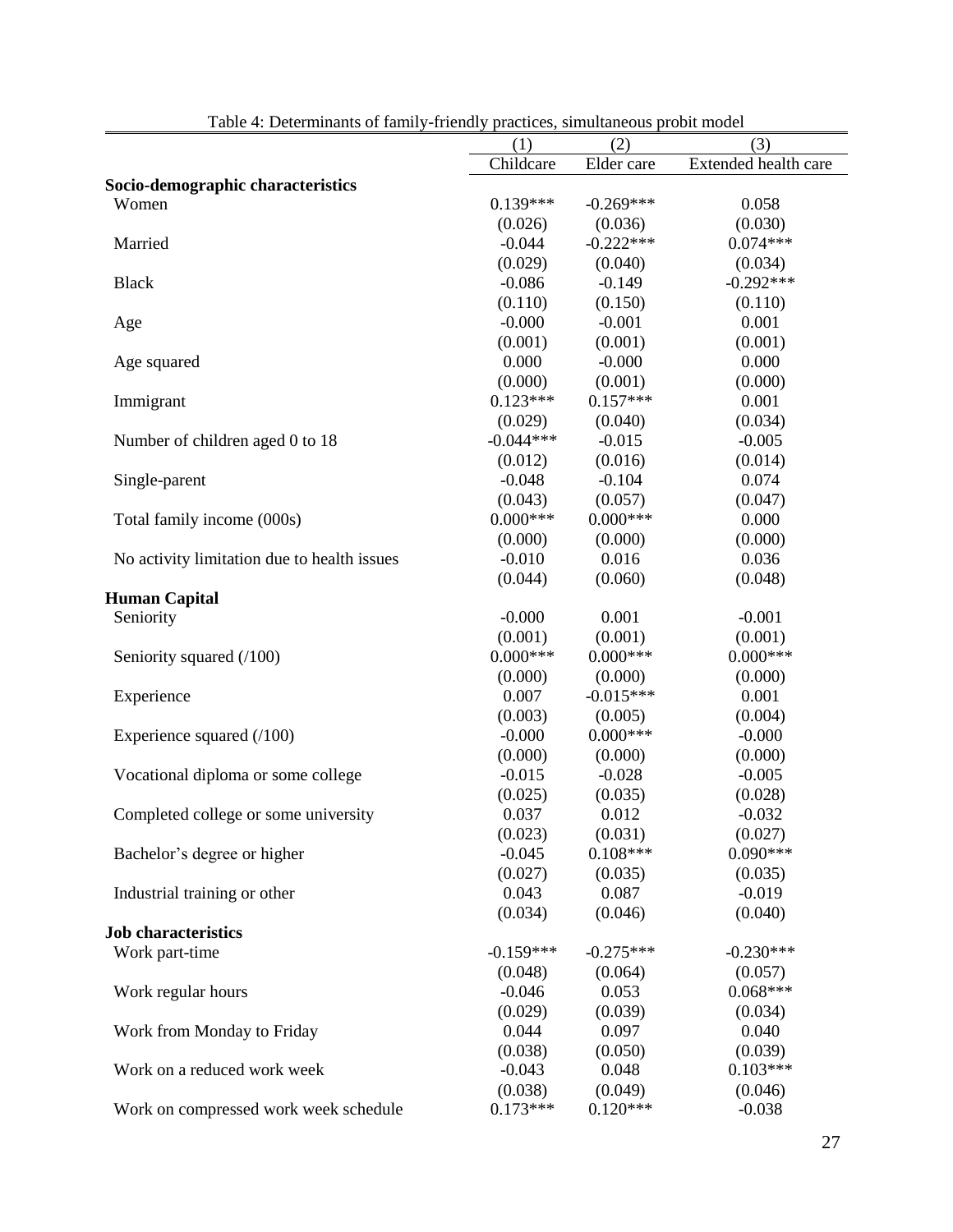|                                                                                                                | (0.043)     | (0.058)     | (0.048)     |
|----------------------------------------------------------------------------------------------------------------|-------------|-------------|-------------|
| Promotion received                                                                                             | $0.242***$  | $0.248***$  | $0.082***$  |
|                                                                                                                | (0.024)     | (0.034)     | (0.028)     |
| Supervise the work of other employees                                                                          | $0.098***$  | $0.097***$  | 0.009       |
|                                                                                                                | (0.024)     | (0.033)     | (0.029)     |
| Covered by a collective bargaining agreement                                                                   | 0.046       | 0.046       | 0.055       |
|                                                                                                                | (0.028)     | (0.036)     | (0.033)     |
| <b>Firm characteristics</b>                                                                                    |             |             |             |
| Proportion of contractual workforce                                                                            | $-0.061***$ | 0.007       | 0.070       |
|                                                                                                                | (0.027)     | (0.063)     | (0.052)     |
| Proportion of part-time permanent employees                                                                    | $-0.099$    | $-0.287***$ | $-0.171***$ |
|                                                                                                                | (0.069)     | (0.087)     | (0.070)     |
| Proportion of part-time temporary employees                                                                    | $-0.058$    | $-0.446***$ | $-0.092$    |
|                                                                                                                | (0.063)     | (0.088)     | (0.069)     |
| Proportion of managers in the workforce                                                                        | $0.263***$  | $0.345***$  | 0.092       |
|                                                                                                                | (0.067)     | (0.094)     | (0.076)     |
| Employer helping with training                                                                                 | $0.194***$  | $0.241***$  | $0.072***$  |
|                                                                                                                | (0.030)     | (0.042)     | (0.029)     |
| Difficulty to fill vacant positions                                                                            | $0.076***$  | $0.289***$  | $-0.746$    |
|                                                                                                                | (0.024)     | (0.036)     | (0.125)     |
| Workplace size:                                                                                                |             |             |             |
| 20-99 employees                                                                                                | $0.258***$  | $0.187***$  | 0.014       |
|                                                                                                                | (0.041)     | (0.062)     | (0.037)     |
| 100-499 employees                                                                                              | $0.482***$  | $0.393***$  | 0.037       |
|                                                                                                                | (0.045)     | (0.069)     | (0.042)     |
| 500 employees and more                                                                                         | $0.611***$  | $0.213***$  | $0.193***$  |
|                                                                                                                | (0.051)     | (0.088)     | (0.057)     |
| <b>Constant and unobserved heterogeneity parameters</b>                                                        |             |             |             |
| Constant                                                                                                       | $-4.086***$ | $-4.305***$ | 4.791***    |
|                                                                                                                | (0.171)     | (0.313)     | (0.755)     |
| Unobserved worker heterogeneity                                                                                | $-0.089$    | $-0.183$    | 1.599***    |
|                                                                                                                | (0.064)     | (0.116)     | (0.310)     |
| Unobserved firm heterogeneity                                                                                  | $0.894***$  | $1.662***$  | $0.273***$  |
|                                                                                                                | (0.037)     | (0.106)     | (0.128)     |
| Number of observations                                                                                         | 81,054      |             |             |
| Industry dummies (14)                                                                                          | Yes         | Yes         | Yes         |
| Occupation dummies (6)                                                                                         | Yes         | Yes         | Yes         |
| Year dummies (7)                                                                                               | Yes         | Yes         | Yes         |
| <i>Notes:</i> Statistical significance: $*=10\%$ ; $**=5\%$ ; $**=1\%$ . Robust standard error in parentheses. |             |             |             |

The reference category for firm size is 19 employees and less.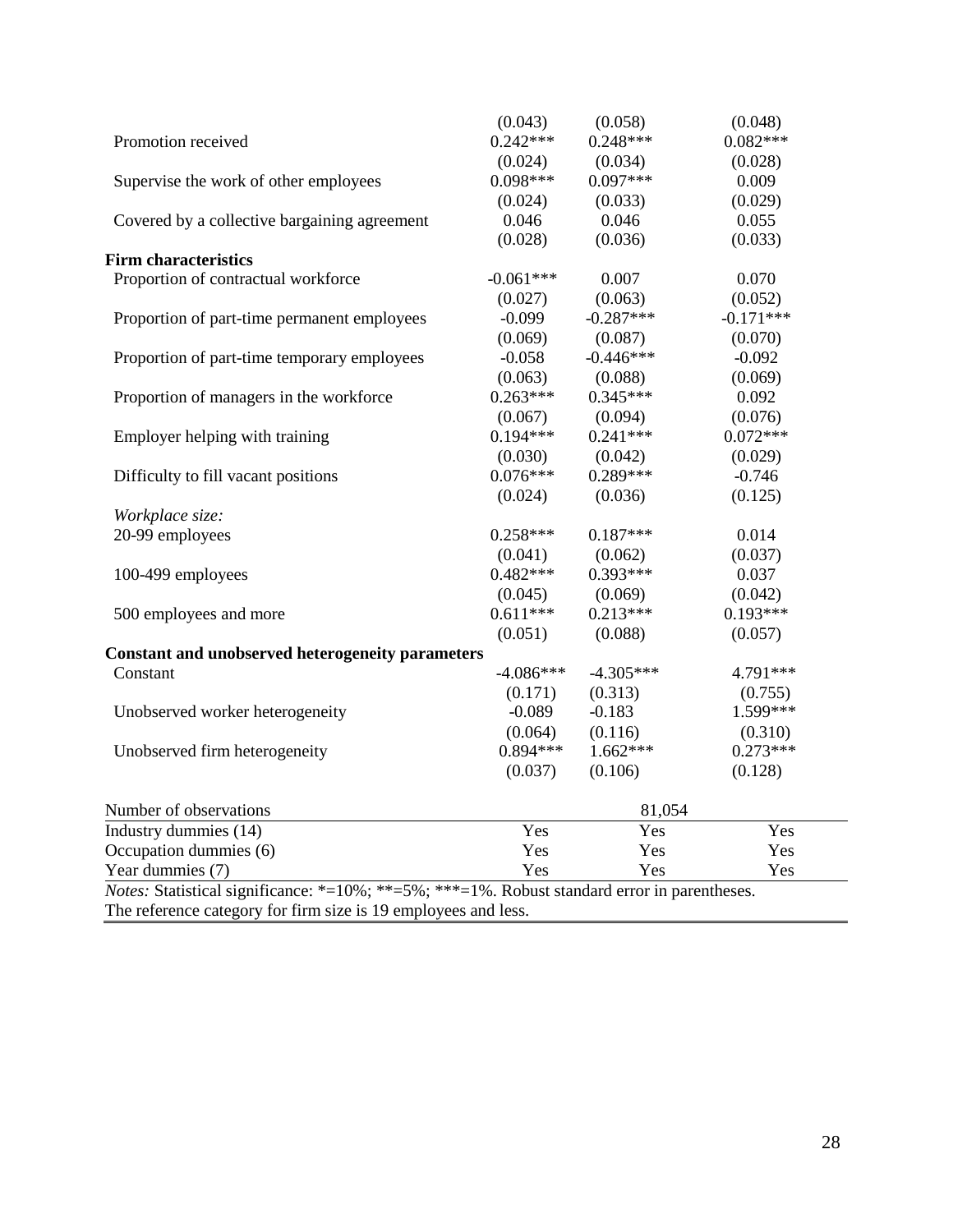|                                                                |                |                | Control Variables: None |             |             |              |
|----------------------------------------------------------------|----------------|----------------|-------------------------|-------------|-------------|--------------|
| <b>Explanatory Variable</b>                                    | $\, T)$        | (2)            | (3)                     | (4)         | (5)         | (6)          |
| Childcare                                                      | $-16.197***$   |                |                         | $-3.145***$ |             |              |
|                                                                | (2.427)        |                |                         | (1.369)     |             |              |
| Elder care                                                     |                |                |                         |             | $-3.894***$ |              |
|                                                                |                | $-4.604***$    |                         |             |             |              |
|                                                                |                | (1.613)        |                         |             | (1.584)     |              |
| Extended health care                                           |                |                | $-18.167***$            |             |             | $-16.936***$ |
|                                                                |                |                | (2.412)                 |             |             | (2.316)      |
| Number of observations                                         |                | 81,054         |                         |             | 81,054      |              |
| Industry dummies (14)                                          | N <sub>o</sub> | N <sub>0</sub> | N <sub>o</sub>          | Yes         | Yes         | Yes          |
| Occupation dummies (6)                                         | N <sub>0</sub> | N <sub>0</sub> | N <sub>o</sub>          | Yes         | Yes         | Yes          |
| Year dummies (7)                                               | N <sub>0</sub> | N <sub>0</sub> | N <sub>0</sub>          | Yes         | Yes         | Yes          |
| Statistical significance: *= $10\%$ ; **= $5\%$ ; ***= $1\%$ . |                |                |                         |             |             |              |
| Robust standard error in parentheses.                          |                |                |                         |             |             |              |

Table 5: The effect of the availability of family-friendly practices on wages (Initial estimates), 2SLS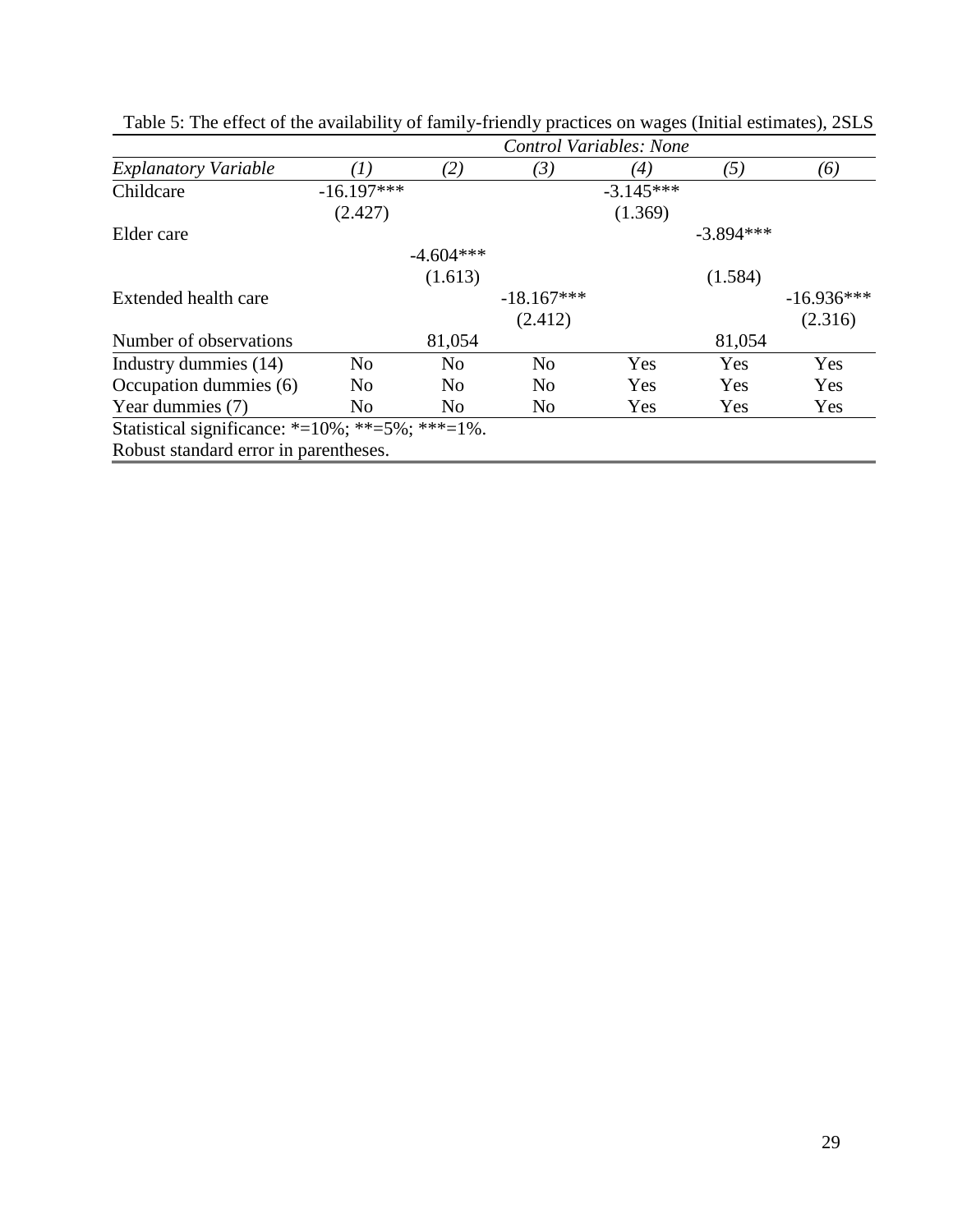| Employee and firm characteristics<br>(I)<br>(3)<br>(2)<br>$-2.399$ ***<br>(1.045)<br>$-3.089***$<br>(1.010)<br>$-11.872***$<br>(3.710)<br>$-0.671***$<br>$-0.243$<br>$-0.188$<br>(0.180)<br>(0.196)<br>(0.230)<br>0.002<br>0.003<br>$-0.005$<br>(0.004)<br>(0.003)<br>(0.004)<br>$0.469***$<br>0.062<br>$-0.057$<br>(0.072)<br>(0.054)<br>(0.074)<br>0.022<br>0.012<br>0.031<br>(0.056)<br>(0.055)<br>(0.062)<br>$0.000***$<br>$0.000$ ***<br>$0.000***$<br>(0.000)<br>(0.000)<br>(0.000)<br>$0.482***$<br>$0.608***$<br>$0.490***$<br>(0.076)<br>(0.102)<br>(0.082)<br>$-0.031***$<br>$-0.031***$<br>$-0.024***$<br>(0.007)<br>(0.008)<br>(0.008)<br>$0.001***$<br>$0.001***$<br>$0.001***$<br>(0.000)<br>(0.000)<br>(0.000)<br>$0.033***$<br>$0.051***$<br>$0.079***$<br>(0.011)<br>(0.011)<br>(0.051)<br>$-0.001***$<br>$-0.001***$<br>0.000<br>(0.000)<br>(0.000)<br>(0.000)<br>$-0.293***$<br>$-0.307***$<br>$-0.280***$<br>(0.060)<br>(0.060)<br>(0.069)<br>$0.226***$<br>$0.226***$<br>$0.337***$<br>(0.056)<br>(0.055)<br>(0.065)<br>$1.029***$<br>.925***<br>$1.270***$<br>(0.101)<br>(0.067)<br>(0.069)<br>$-0.152***$<br>$-0.199***$<br>$-0.075$<br>(0.068)<br>(0.067)<br>(0.081)<br>$-1.015***$<br>$-1.006***$<br>$-1.481***$<br>(0.095)<br>(0.089)<br>(0.215)<br>$0.805***$<br>$0.740***$<br>$0.811***$<br>(0.060)<br>(0.054)<br>(0.069)<br>$0.308***$<br>$-0.070$<br>$-0.082$<br>(0.065)<br>(0.064)<br>(0.127)<br>$-0.031$<br>$-0.028$<br>$-0.092$ |                                             | <b>Control Variables:</b> |  |  |
|------------------------------------------------------------------------------------------------------------------------------------------------------------------------------------------------------------------------------------------------------------------------------------------------------------------------------------------------------------------------------------------------------------------------------------------------------------------------------------------------------------------------------------------------------------------------------------------------------------------------------------------------------------------------------------------------------------------------------------------------------------------------------------------------------------------------------------------------------------------------------------------------------------------------------------------------------------------------------------------------------------------------------------------------------------------------------------------------------------------------------------------------------------------------------------------------------------------------------------------------------------------------------------------------------------------------------------------------------------------------------------------------------------------------------------------------------------------|---------------------------------------------|---------------------------|--|--|
|                                                                                                                                                                                                                                                                                                                                                                                                                                                                                                                                                                                                                                                                                                                                                                                                                                                                                                                                                                                                                                                                                                                                                                                                                                                                                                                                                                                                                                                                  |                                             |                           |  |  |
|                                                                                                                                                                                                                                                                                                                                                                                                                                                                                                                                                                                                                                                                                                                                                                                                                                                                                                                                                                                                                                                                                                                                                                                                                                                                                                                                                                                                                                                                  | <b>Explanatory Variable</b>                 |                           |  |  |
|                                                                                                                                                                                                                                                                                                                                                                                                                                                                                                                                                                                                                                                                                                                                                                                                                                                                                                                                                                                                                                                                                                                                                                                                                                                                                                                                                                                                                                                                  | Childcare                                   |                           |  |  |
|                                                                                                                                                                                                                                                                                                                                                                                                                                                                                                                                                                                                                                                                                                                                                                                                                                                                                                                                                                                                                                                                                                                                                                                                                                                                                                                                                                                                                                                                  |                                             |                           |  |  |
|                                                                                                                                                                                                                                                                                                                                                                                                                                                                                                                                                                                                                                                                                                                                                                                                                                                                                                                                                                                                                                                                                                                                                                                                                                                                                                                                                                                                                                                                  | Elder care                                  |                           |  |  |
|                                                                                                                                                                                                                                                                                                                                                                                                                                                                                                                                                                                                                                                                                                                                                                                                                                                                                                                                                                                                                                                                                                                                                                                                                                                                                                                                                                                                                                                                  |                                             |                           |  |  |
|                                                                                                                                                                                                                                                                                                                                                                                                                                                                                                                                                                                                                                                                                                                                                                                                                                                                                                                                                                                                                                                                                                                                                                                                                                                                                                                                                                                                                                                                  | Extended health care                        |                           |  |  |
|                                                                                                                                                                                                                                                                                                                                                                                                                                                                                                                                                                                                                                                                                                                                                                                                                                                                                                                                                                                                                                                                                                                                                                                                                                                                                                                                                                                                                                                                  |                                             |                           |  |  |
|                                                                                                                                                                                                                                                                                                                                                                                                                                                                                                                                                                                                                                                                                                                                                                                                                                                                                                                                                                                                                                                                                                                                                                                                                                                                                                                                                                                                                                                                  | <b>Black</b>                                |                           |  |  |
|                                                                                                                                                                                                                                                                                                                                                                                                                                                                                                                                                                                                                                                                                                                                                                                                                                                                                                                                                                                                                                                                                                                                                                                                                                                                                                                                                                                                                                                                  |                                             |                           |  |  |
|                                                                                                                                                                                                                                                                                                                                                                                                                                                                                                                                                                                                                                                                                                                                                                                                                                                                                                                                                                                                                                                                                                                                                                                                                                                                                                                                                                                                                                                                  | Age                                         |                           |  |  |
|                                                                                                                                                                                                                                                                                                                                                                                                                                                                                                                                                                                                                                                                                                                                                                                                                                                                                                                                                                                                                                                                                                                                                                                                                                                                                                                                                                                                                                                                  |                                             |                           |  |  |
|                                                                                                                                                                                                                                                                                                                                                                                                                                                                                                                                                                                                                                                                                                                                                                                                                                                                                                                                                                                                                                                                                                                                                                                                                                                                                                                                                                                                                                                                  | Immigrant                                   |                           |  |  |
|                                                                                                                                                                                                                                                                                                                                                                                                                                                                                                                                                                                                                                                                                                                                                                                                                                                                                                                                                                                                                                                                                                                                                                                                                                                                                                                                                                                                                                                                  |                                             |                           |  |  |
|                                                                                                                                                                                                                                                                                                                                                                                                                                                                                                                                                                                                                                                                                                                                                                                                                                                                                                                                                                                                                                                                                                                                                                                                                                                                                                                                                                                                                                                                  | Single-parent                               |                           |  |  |
|                                                                                                                                                                                                                                                                                                                                                                                                                                                                                                                                                                                                                                                                                                                                                                                                                                                                                                                                                                                                                                                                                                                                                                                                                                                                                                                                                                                                                                                                  |                                             |                           |  |  |
|                                                                                                                                                                                                                                                                                                                                                                                                                                                                                                                                                                                                                                                                                                                                                                                                                                                                                                                                                                                                                                                                                                                                                                                                                                                                                                                                                                                                                                                                  | Total family income (000s)                  |                           |  |  |
|                                                                                                                                                                                                                                                                                                                                                                                                                                                                                                                                                                                                                                                                                                                                                                                                                                                                                                                                                                                                                                                                                                                                                                                                                                                                                                                                                                                                                                                                  |                                             |                           |  |  |
|                                                                                                                                                                                                                                                                                                                                                                                                                                                                                                                                                                                                                                                                                                                                                                                                                                                                                                                                                                                                                                                                                                                                                                                                                                                                                                                                                                                                                                                                  | No activity limitation due to health issues |                           |  |  |
|                                                                                                                                                                                                                                                                                                                                                                                                                                                                                                                                                                                                                                                                                                                                                                                                                                                                                                                                                                                                                                                                                                                                                                                                                                                                                                                                                                                                                                                                  |                                             |                           |  |  |
|                                                                                                                                                                                                                                                                                                                                                                                                                                                                                                                                                                                                                                                                                                                                                                                                                                                                                                                                                                                                                                                                                                                                                                                                                                                                                                                                                                                                                                                                  | Seniority                                   |                           |  |  |
|                                                                                                                                                                                                                                                                                                                                                                                                                                                                                                                                                                                                                                                                                                                                                                                                                                                                                                                                                                                                                                                                                                                                                                                                                                                                                                                                                                                                                                                                  |                                             |                           |  |  |
|                                                                                                                                                                                                                                                                                                                                                                                                                                                                                                                                                                                                                                                                                                                                                                                                                                                                                                                                                                                                                                                                                                                                                                                                                                                                                                                                                                                                                                                                  | Seniority squared (/100)                    |                           |  |  |
|                                                                                                                                                                                                                                                                                                                                                                                                                                                                                                                                                                                                                                                                                                                                                                                                                                                                                                                                                                                                                                                                                                                                                                                                                                                                                                                                                                                                                                                                  |                                             |                           |  |  |
|                                                                                                                                                                                                                                                                                                                                                                                                                                                                                                                                                                                                                                                                                                                                                                                                                                                                                                                                                                                                                                                                                                                                                                                                                                                                                                                                                                                                                                                                  | Experience                                  |                           |  |  |
|                                                                                                                                                                                                                                                                                                                                                                                                                                                                                                                                                                                                                                                                                                                                                                                                                                                                                                                                                                                                                                                                                                                                                                                                                                                                                                                                                                                                                                                                  |                                             |                           |  |  |
|                                                                                                                                                                                                                                                                                                                                                                                                                                                                                                                                                                                                                                                                                                                                                                                                                                                                                                                                                                                                                                                                                                                                                                                                                                                                                                                                                                                                                                                                  | Experience squared $(100)$                  |                           |  |  |
|                                                                                                                                                                                                                                                                                                                                                                                                                                                                                                                                                                                                                                                                                                                                                                                                                                                                                                                                                                                                                                                                                                                                                                                                                                                                                                                                                                                                                                                                  |                                             |                           |  |  |
|                                                                                                                                                                                                                                                                                                                                                                                                                                                                                                                                                                                                                                                                                                                                                                                                                                                                                                                                                                                                                                                                                                                                                                                                                                                                                                                                                                                                                                                                  | Vocational diploma some college             |                           |  |  |
|                                                                                                                                                                                                                                                                                                                                                                                                                                                                                                                                                                                                                                                                                                                                                                                                                                                                                                                                                                                                                                                                                                                                                                                                                                                                                                                                                                                                                                                                  |                                             |                           |  |  |
|                                                                                                                                                                                                                                                                                                                                                                                                                                                                                                                                                                                                                                                                                                                                                                                                                                                                                                                                                                                                                                                                                                                                                                                                                                                                                                                                                                                                                                                                  | Completed college or some university        |                           |  |  |
|                                                                                                                                                                                                                                                                                                                                                                                                                                                                                                                                                                                                                                                                                                                                                                                                                                                                                                                                                                                                                                                                                                                                                                                                                                                                                                                                                                                                                                                                  |                                             |                           |  |  |
|                                                                                                                                                                                                                                                                                                                                                                                                                                                                                                                                                                                                                                                                                                                                                                                                                                                                                                                                                                                                                                                                                                                                                                                                                                                                                                                                                                                                                                                                  | Bachelor's degree or higher                 |                           |  |  |
|                                                                                                                                                                                                                                                                                                                                                                                                                                                                                                                                                                                                                                                                                                                                                                                                                                                                                                                                                                                                                                                                                                                                                                                                                                                                                                                                                                                                                                                                  |                                             |                           |  |  |
|                                                                                                                                                                                                                                                                                                                                                                                                                                                                                                                                                                                                                                                                                                                                                                                                                                                                                                                                                                                                                                                                                                                                                                                                                                                                                                                                                                                                                                                                  | Industrial training or other                |                           |  |  |
|                                                                                                                                                                                                                                                                                                                                                                                                                                                                                                                                                                                                                                                                                                                                                                                                                                                                                                                                                                                                                                                                                                                                                                                                                                                                                                                                                                                                                                                                  |                                             |                           |  |  |
|                                                                                                                                                                                                                                                                                                                                                                                                                                                                                                                                                                                                                                                                                                                                                                                                                                                                                                                                                                                                                                                                                                                                                                                                                                                                                                                                                                                                                                                                  | Work part-time                              |                           |  |  |
|                                                                                                                                                                                                                                                                                                                                                                                                                                                                                                                                                                                                                                                                                                                                                                                                                                                                                                                                                                                                                                                                                                                                                                                                                                                                                                                                                                                                                                                                  |                                             |                           |  |  |
|                                                                                                                                                                                                                                                                                                                                                                                                                                                                                                                                                                                                                                                                                                                                                                                                                                                                                                                                                                                                                                                                                                                                                                                                                                                                                                                                                                                                                                                                  | Work regular hours                          |                           |  |  |
|                                                                                                                                                                                                                                                                                                                                                                                                                                                                                                                                                                                                                                                                                                                                                                                                                                                                                                                                                                                                                                                                                                                                                                                                                                                                                                                                                                                                                                                                  |                                             |                           |  |  |
|                                                                                                                                                                                                                                                                                                                                                                                                                                                                                                                                                                                                                                                                                                                                                                                                                                                                                                                                                                                                                                                                                                                                                                                                                                                                                                                                                                                                                                                                  | Work from Monday to Friday                  |                           |  |  |
|                                                                                                                                                                                                                                                                                                                                                                                                                                                                                                                                                                                                                                                                                                                                                                                                                                                                                                                                                                                                                                                                                                                                                                                                                                                                                                                                                                                                                                                                  |                                             |                           |  |  |
|                                                                                                                                                                                                                                                                                                                                                                                                                                                                                                                                                                                                                                                                                                                                                                                                                                                                                                                                                                                                                                                                                                                                                                                                                                                                                                                                                                                                                                                                  | Work on a reduced work week                 |                           |  |  |
| (0.097)<br>(0.101)<br>(0.100)                                                                                                                                                                                                                                                                                                                                                                                                                                                                                                                                                                                                                                                                                                                                                                                                                                                                                                                                                                                                                                                                                                                                                                                                                                                                                                                                                                                                                                    |                                             |                           |  |  |

Table 6: The effect of the availability of family-friendly practices on wages (Full model), 2SLS